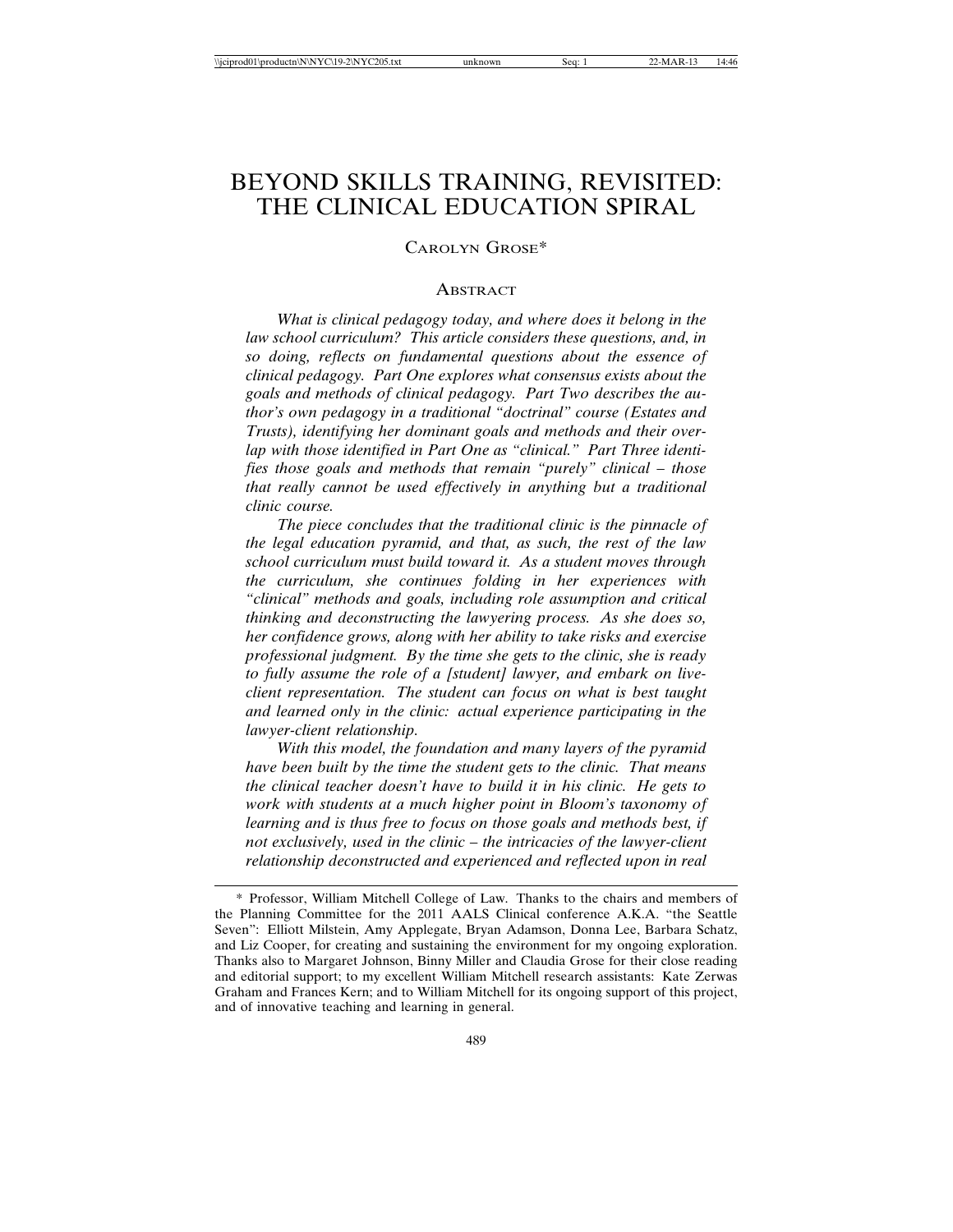*time, in real life. That is true maximization of student learning and clinical pedagogy.*

## **INTRODUCTION**

One day in late September, 2010, I boarded a D.C.-bound plane in St. Paul, MN to begin what would be a nine-month adventure of planning the 2011 AALS Clinical Conference. Elliott Milstein and Amy Applegate were the chairs; I was joined on the committee by Bryan Adamson, Donna Lee, Barbara Schatz, and Liz Cooper. This meeting was the official beginning of a conversation I had been having informally with many members of the committee, and other colleagues since I began clinical teaching, in 2003.

What could I add to this planning process, to this incubation period that would lead to a clinical conference on curriculum reform and the role of the clinic therein? What do I, as a member of today's evergrowing flock of clinical teachers and scholars<sup>1</sup> contribute to the foundation of clinical pedagogy? What do I add to it, how do I embrace it in a different way, where do I offer critique and alternatives to it?

This article continues that conversation.

As I engaged in the planning process and in the work of curricular reform at my own law school, I found myself spiraling around questions about the essence of clinical pedagogy. What is it? What are its goals? What are its methods? Which, if any, of these goals and methods are unique to what has come to be considered "pure" clinical pedagogy, and therefore best (if not exclusively) used in "pure" clinical courses?2

Negotiating this spiral over the course of a year and then some, I have come to believe that as a clinical teacher and scholar, I bring two things to today's clinical pedagogy. First, I offer a concrete identification of purely clinical goals and methods – that is, those goals and methods that are best, if not exclusively, taught in a traditional law school clinic. And second, I offer suggestions for how to embed those other goals and methods in the rest of the curriculum – starting in the first year.

My journey around the spiral forms the basis for this article.3 Part

<sup>&</sup>lt;sup>1</sup> At the most recent AALS Clinical Conference, there were over 500 attendees. Email from Jane M. La Barbera, Managing Dir., Am. Ass'n of Law Sch., to research assistant (July 24, 2012, 18:49 CST) (on file with author).

<sup>2</sup> By this, I mean the small, direct representation clinic taught by a member of the law school faculty as an academic offering on the law school campus. These clinics include litigation, individual representation clinics and transactional clinics.

<sup>&</sup>lt;sup>3</sup> A note about the "spiraling" metaphor, which I use both in homage to Phyllis Goldfarb's work in *A Theory-Practice Spiral*, 75 MINN. L. REV. 1599 (1991)., and to build on my previous work which suggests that the "spiraling theory" of learning is a better model than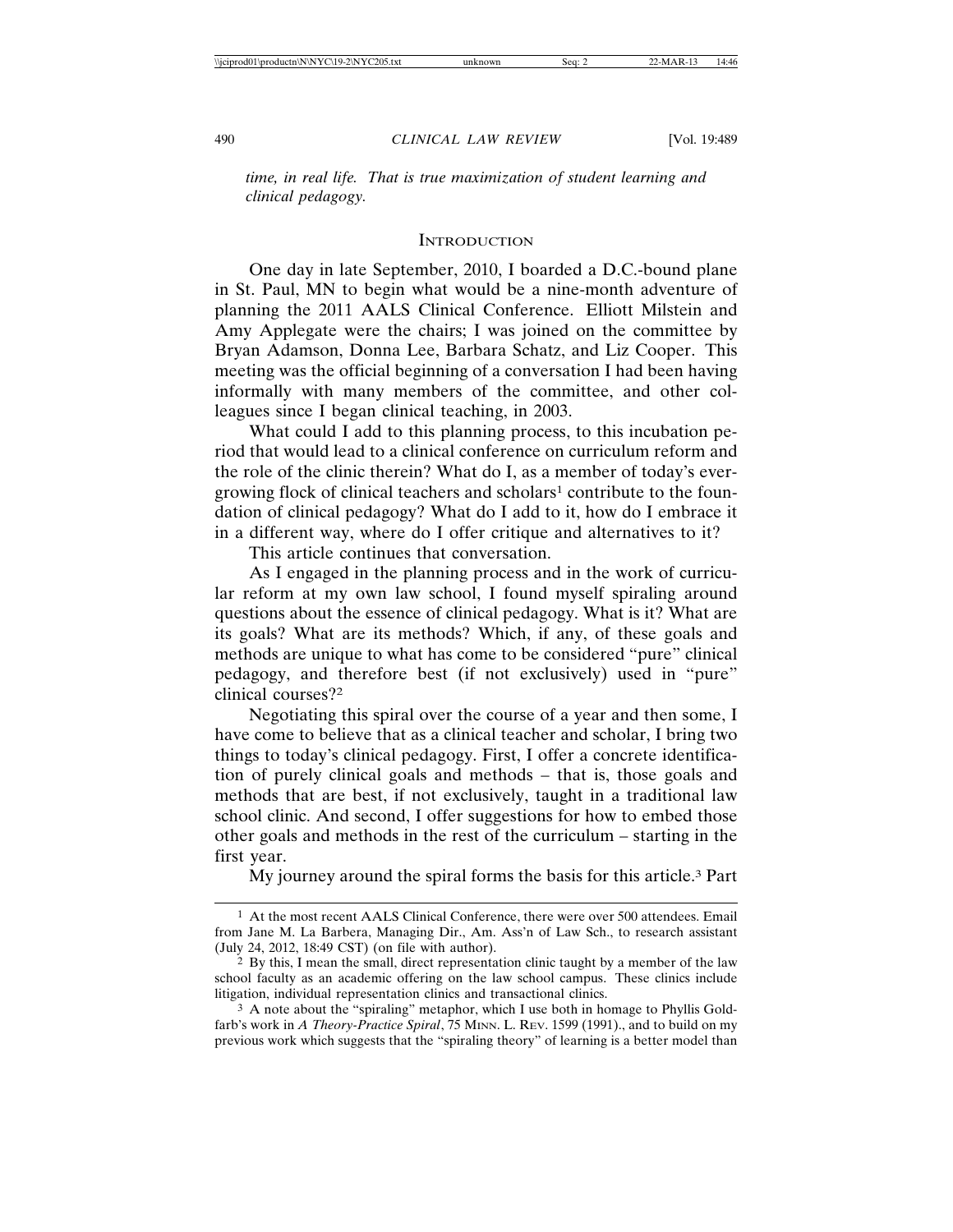One explores what consensus exists about the goals and methods of clinical pedagogy. Part Two describes my own pedagogy in a traditional "doctrinal" course (Estates and Trusts), identifying my dominant goals and methods and their overlap with those identified in Part One as "clinical." Part Three identifies those goals and methods that remain "purely" clinical – those that really cannot be used effectively in anything but traditional clinic courses. The article concludes with proposed answers to the questions raised above, and a description of what my analysis might mean for the future of clinical pedagogy and the broader law school curriculum.

A word, here, about metaphors: I rely on two distinct images throughout this piece – the spiral and the pyramid. The spiral describes my journey within the goals and methods of clinical pedagogy, and my process for interweaving those goals and methods into all of my teaching. The pyramid, on the other hand, describes not a process but a thing: legal education. In this piece, I propose an image of legal education with a solid and broad base that supports a student's striving toward toward a pinnacle – the gleaming triangle of a clinical experience. These two metaphors might not work particularly well together – my editor, for example, imagined Egyptian slaves spiraling up the ancient pyramids as they were being built. But individually, they capture, for me, the essence of clinical pedagogy, and its place in a more intentionally crafted system of legal education.

# I. WHAT IS CLINICAL PEDAGOGY

#### *A. Introduction*

Despite my 12 years of teaching experience, many of them in the clinic; and my two years of clinical experience as a student in law school, I felt the need to delve deeply into the annals of clinical pedagogy and scholarship in order to excavate a clear description of the goals and methods of clinical pedagogy*.* As the footnotes attest, I read a lot; from Jerome Frank<sup>4</sup> to Gary Bellow<sup>5</sup> to Margaret Johnson.<sup>6</sup>

5 *See generally* Gary Bellow, *On Teaching the Teachers: Some Preliminary Reflections*

a "parachuting in" model. *See, e.g.*, Carolyn Grose, *Storytelling Across the Curriculum: From Margin to Center, from Clinic to the Classroom*, 7 J. Ass'n LEGAL WRITING DIREC-TORS 37, 49 (2010) *available at* http://www.alwd.org/LC&R/CurrentIssues/2010/pdfs/ grose.pdf.

<sup>4</sup> *See generally* Jerome Frank, *A Plea for Lawyer-Schools*, 56 YALE L.J. 1303 (1947) (bemoaning the Langdellian state of law schools, stressing the value of observation of trials and law offices in legal education, and advocating law clinics as the core of the law school); Jerome Frank, *Why Not a Clinical Lawyer-School?*, 81 U. PA. L. REV. 907 (1933) (describing the case method of legal instruction as "hopelessly oversimplified" and proposing sixteen modifications to improve law school education, including the creation of a law school legal clinic).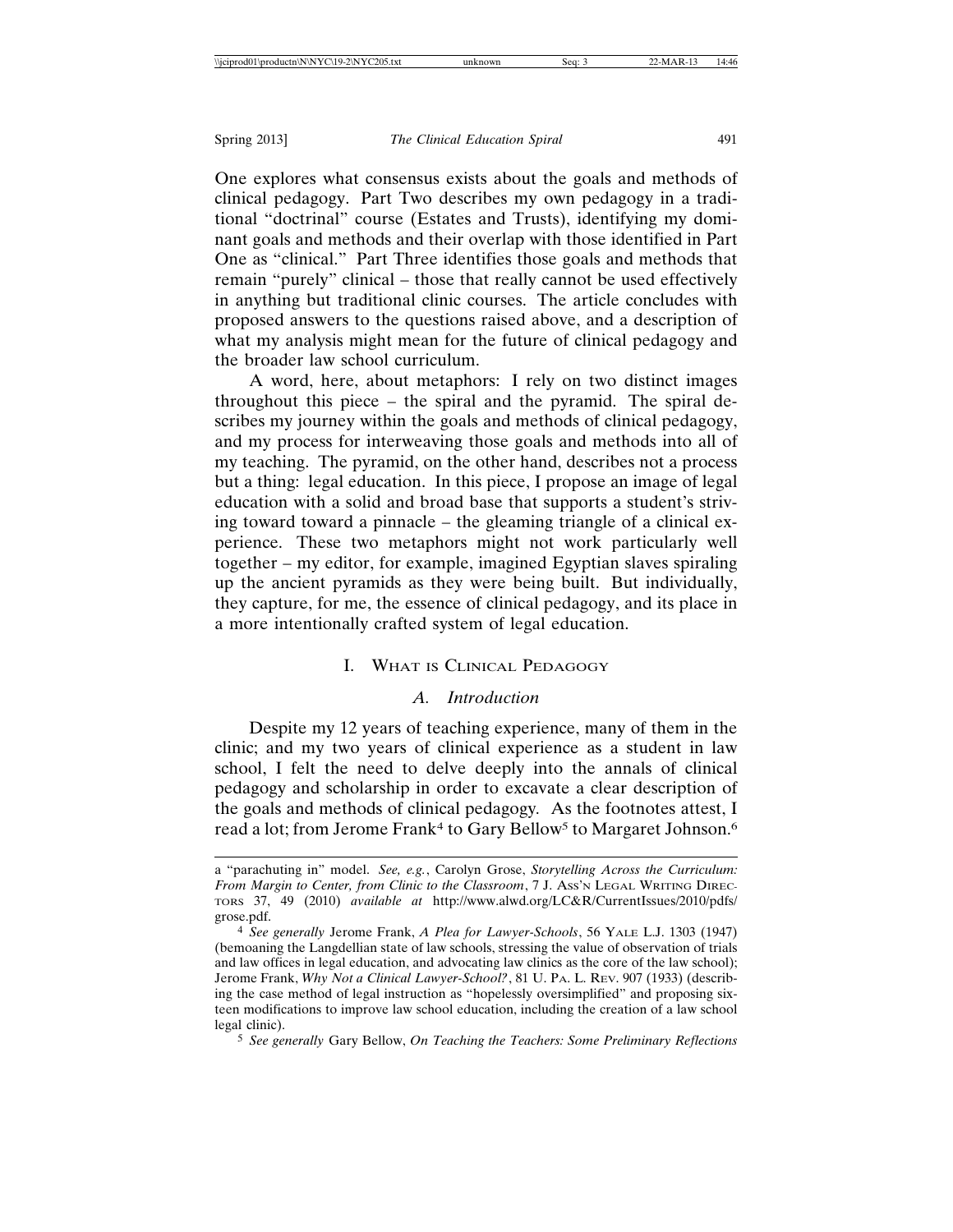I combed the pages of the Clinical Bibliography7 and reread the old classics.8

Not surprisingly, this research – fun and educational as it was resulted in no such "clear description" of the goals and methods of clinical pedagogy. Instead, I gathered a rather diffuse consensus.

In describing this consensus in the sections below, I differentiate between what I call clinical "goals" – that is what the clinic is trying to do/accomplish/achieve; and clinical "methods" – how the clinic or clinical teacher reaches those goals.9 Obviously, this can be an arbitrary line, and often goals become methods and vice-versa. Particularly in light of the recent focus on "backward design"<sup>10</sup> and outcomes-based education, $11$  and because I tend to organize my teach-

7 J.P. Ogilvy with Karen Czapanskiy, *Clinical Legal Education: An Annotated Bibliography*, 12 CLINICAL L. REV. 1 (2005).

8 *See, e.g.*, Jane Harris Aiken, *Striving to Teach "Justice, Fairness, and Morality*," 4 CLINICAL L. REV. 1 (1997); David F. Chavkin, *Fuzzy Thinking: A Borrowed Paradigm for Crisper Lawyering*, 4 CLINICAL L. REV. 163 (1997); Ann Shalleck, *Clinical Contexts: Theory and Practice in Law and Supervision*, 21 N.Y.U. REV. L. & SOC. CHANGE 109 (1994). These are just my version of "the classics" of course, based on my own exposure during law school and my multi-year apprenticeship thereafter.

<sup>9</sup> Also, a note about what I am not addressing herein, what has come to be called, by some, "clinical jurisprudence". Most recently described by Ann Shalleck and Muneer Ahmad, this is the body of scholarship and pedagogy that rests on the idea that law is made in the counseling/collaboration between lawyers and their clients. Ann Shalleck  $\&$  Muneer Ahmad, *Toward a Jurisprudence of Clinical Thought* (forthcoming 2013) (manuscript at 11–12) (on file with author).

10 *See, e.g.*, GRANT WIGGINS & JAY MCTIGHE, UNDERSTANDING BY DESIGN (1st ed. 2001); Carolyn Grose, *Outcome-Based Education One Court at a Time: My Experiment with Trusts and Estates,* 62 J. LEGAL EDUC. 336 (2012).

11 *See generally* GREGORY S. MUNRO, OUTCOMES ASSESSMENT FOR LAW SCHOOLS (2000) (advocating the adoption of an outcomes-based assessment program in law schools, defining outcomes assessment, and providing a blueprint for implementing outcomes assessment within a greater law school curriculum and individual courses); ROY STUCKEY AND OTHERS, BEST PRACTICES FOR LEGAL EDUCATION (2007) (urging reform in legal education and outlining seven best practices for so doing); WILLIAM M. SULLIVAN ET AL.,

*on Clinical Education as Methodology*, in CLINICAL EDUCATION FOR THE LAW STUDENT 374 (1973) (distinguishing the methodology of clinical education from its objectives, describing clinical education's main components, and considering clinical education's potential as "an educational vehicle" in the study of law); Gary Bellow & Randy Hertz, *Clinical Studies in Law*, in LOOKING AT LAW SCHOOL 340 (Stephen Gillers ed., 4th ed. 1997) (outlining the clinician's perspective on legal education and the role of clinics and discussing the practical difficulties of implementing clinical education in the contemporary law school).

<sup>6</sup> *See generally* Margaret Martin Barry, A. Rachel Camp, Margaret E. Johnson, Catherine F. Klein, & Lisa V. Martin, *Teaching Social Justice Lawyering: Systematically Including Community Legal Education in Law School Clinics*, 18 CLINICAL L. REV. 401 (2011) (discussing the role community legal education plays in clinical legal education, examining two clinics in particular, and identifying challenges that community legal education projects present); Margaret E. Johnson, *An Experiment in Integrating Critical Theory and Clinical Education*, 13 AM. U. J. GENDER SOC. POL'Y & L. 161 (2005) (discussing the application of certain critical theories to two clinical legal education courses).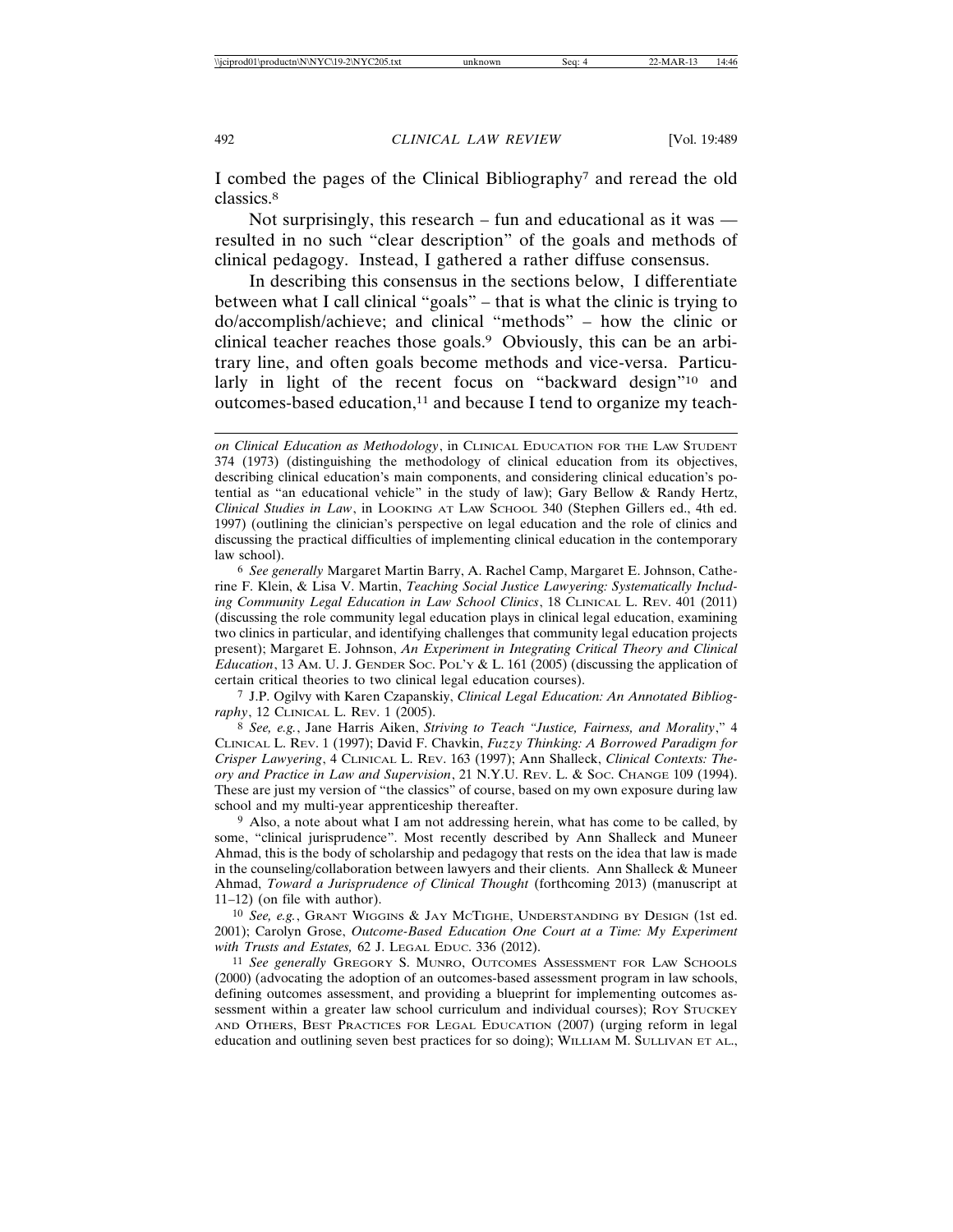ing in this way, I find the distinction a useful one in analyzing the questions I have raised.

#### *B. Goals*

Reflecting on the scholarship of and about clinicians written over the past decades, I offer the following in response to the question, "What do we do that transcends skills training for lawyers?"12 The bottom line is that clinical pedagogy aims to teach students to approach lawyering as a theory-driven practice, framing each activity with intentionality and reflection.<sup>13</sup>

More specifically, clinical education has three broad goals: providing learning for transfer; exposing students to issues of social jus-

13 Association of American Law Schools, Section on Clinical Legal Education, *Report of the Committee on the Future of the In-House Clinic*, 42 J. LEGAL EDUC. 511, 517 (1992) (identifying nine goals of clinical education and expressing the wish that clinicians and law students take the goals of clinical education to heart); David Barnhizer, *The University Ideal and Clinical Legal Education*, 35 N.Y.L. SCH. L. REV. 87, 89–91, 124 (1990) (positing ten "primary clinical themes," noting the value choices that underlie these themes); Margaret Martin Barry, Jon C. Dubin, & Peter A. Joy, *Clinical Education for This Millennium: The Third Wave*, 7 CLINICAL L. REV. 1, 12, 16–18 (2000) (noting that the earliest forms of clinical education embraced the view that "students must learn about the law as a means to an end rather than as an end itself[ ]")); Stephen F. Befort, *Musings on a Clinic Report: A Selective Agenda for Clinical Legal Education in the 1990s*, 75 MINN. L. REV. 619, 624–25 (1991) ("[C]linical education is not an amalgamation of goals, but a distinct pedagogical method. . . .that allows legal educators to examine the dynamics of the lawyer-client relationship from within the relationship itself."); Bellow, *supra* note 5, at 395–97 (identifying purposes of the clinic as including "learning to learn"); Ann Marie Cavazos, *The Journey Toward Excellence in Clinical Legal Education: Developing, Utilizing, and Evaluating Methodologies for Determining and Assessing the Effectiveness of Student Learning Outcomes*, 40 SW. L. REV. 1 (2010); Norman Fell, *Development of a Criminal Law Clinic: A Blended Approach*, 44 CLEV. ST. L. REV. 275, 279 (1996); Elliott S. Milstein, *Clinical Legal Education in the United States: In-House Clinics, Externships, and Simulations*, 51 J. LEGAL EDUC. 375, 378–81 (2001) (identifying goals of the legal clinic, including "theory-driven preparation and advocacy" and "reflective practice"); William P. Quigley, *Introduction to Clinical Teaching for the New Clinical Law Professor: A View from the First Floor*, 28 AKRON L. REV. 463, 471–72 (1995).

EDUCATING LAWYERS 162–84 (2007) (examining current law school assessment models and proposing a model of teaching based on faculty understanding of the goals of student learning); Blake D. Morant, *The Declining Prevalence of Trials as a Dispute Resolution Device: Implications for the Academy*, 38 WM. MITCHELL L. REV. 1123, 1132–36 (2012) (advocating adoption of problem-solving skills throughout the law school curriculum and describing several examples of how the author has done so in his own classroom).

<sup>12</sup> *See generally* John S. Bradway, Cleon H. Foust, Nellie MacNamara, David E. Snodgrass, & G. Kenneth Reiblich, Chairman, *Legal Clinics for Law Students—A Symposium*, 7 J. LEGAL EDUC. 204, 214 (1954) ("The function of a legal aid clinic course appears to be twofold: to develop in a young law student some of the sophistication in dealing with clients supposedly possessed by the apprentice-trained young lawyer of the early nineteen hundreds, and to increase the confidence of the public in the capabilities of the young lawyer to solve the legal problems of the ordinary man."). *But see* Stephen Wizner, *Beyond Skills Training*, 7 CLINICAL L. REV. 327 (2001) (arguing the clinic should promote social justice in addition to providing skills training).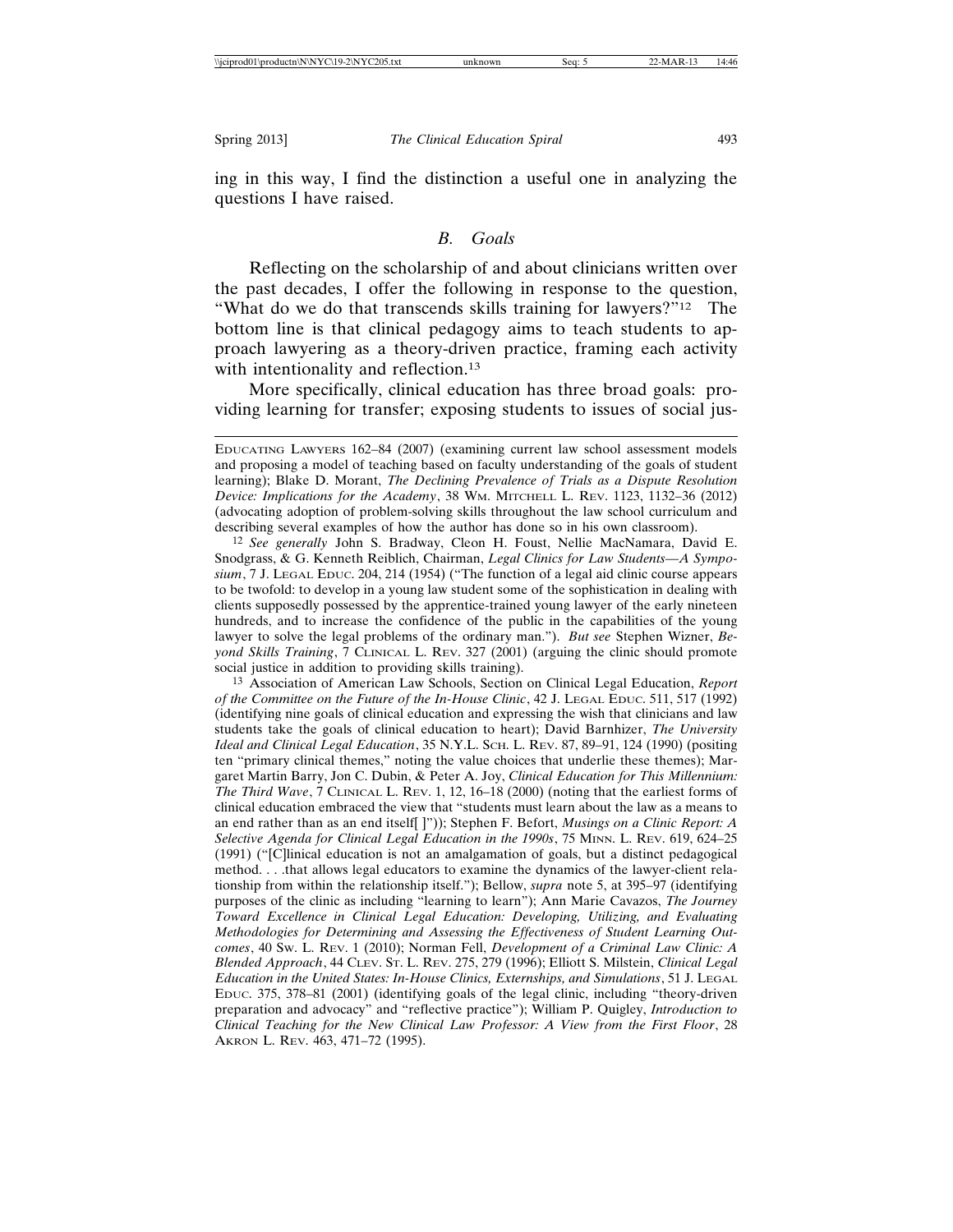tice; and offering opportunities to practice lawyering skills. I discuss each of these goals below.

# *1. Learning For Transfer*

Clinical pedagogy aims to teach students how to learn. This is distinct from teaching students how to "think like a lawyer" – which is, for many, the goal of most first year courses. Bill Quigley, for example, contrasts clinical education to passive teaching methods, such as the "'banking' concept of education" where students are seen as empty vessels into which teachers pour their knowledge.<sup>14</sup> Put another way, Kim O'Leary describes the goal of a clinical course as "engag[ing] the student in the process of learning and understanding how the learning process takes place."15 The result is that "students transform into self-learners [and] teachers become reflective self-evaluating transformative agents of education . . . ."16

Embedded in this goal is what has come to be called "learning for transfer;"17 the ability to generalize from lessons and skills gathered in one place and circumstances and transfer such lessons and skills to a different set of circumstances. Many suggest that this is the heart of clinical pedagogy.18 It is certainly the theoretical base of what we now call clinical pedagogy.

17 *See* Sharan B. Merrian & Brendan Leahy, *Learning Transfer: A Review of the Research in Adult Education and Training*, 14 PAACE J. LIFELONG LEARNING 1, 3–5 (2005) (presenting several definitions and models of learning transfer); Michael Hunter Schwartz, *Teaching Law by Design: How Learning Theory and Instructional Design Can Inform and Reform Law Teaching*, 38 SAN DIEGO L. REV. 347, 366 (2001) ("[A] core goal of all instruction is transfer, which learning theorists define as 'the application of learned knowledge in new ways or situations.'") (citation omitted). *See generally* Cathy Down, *Learning for Transfer: A Theory of Situational Learning*, in RESEARCH TO REALITY: PUTTING VET RESEARCH TO WORK 1 (Australian Vocational Education and Training Research Association ed., 2001), *available at* http://www.eric.ed.gov/PDFS/ED456271.pdf (describing the results of research on learning for transfer and proposing a model of it).

18 ASS'N OF AM. LAW SCHS., CONFERENCE ON CLINICAL LEGAL EDUCATION CONFER-ENCE BOOKLET, 35–36 (2011) (summarizing a conference session dealing with teaching for transfer in the clinic); Phyllis Goldfarb, *Back to the Future of Clinical Legal Education*, 32 B.C. J.L. & SOC. JUST. 279, 298–99 (2012) (noting clinics' role in teaching students a method of ongoing reflection that will enable them to use their experiences in their future practice); Tonya Kowalski, *True North: Navigating for the Transfer of Learning, in Legal Education*, 34 SEATTLE U. L. REV. 51, 82 (2010) (noting how clinics promote educational methods essential to good transfer of learning).

<sup>14</sup> Quigley, *supra* note 13, at 474.

<sup>15</sup> Kimberly E. O'Leary, *Evaluating Clinical Law Teaching—Suggestions for Law Professors Who Have Never Used the Clinical Teaching Method*, 29 N. KY. L. REV. 491, 510 (2002).

<sup>16</sup> Quigley, *supra* note 13, at 474; *accord* Rose Voyvodic, *"Considerable Promise and Troublesome Aspects": Theory and Methodology of Clinical Legal Education*, 20 WINDSOR Y.B. ACCESS TO JUST. 111, 128 (2001) (describing a goal of pedagogical theory as fostering students who "have learned how to learn").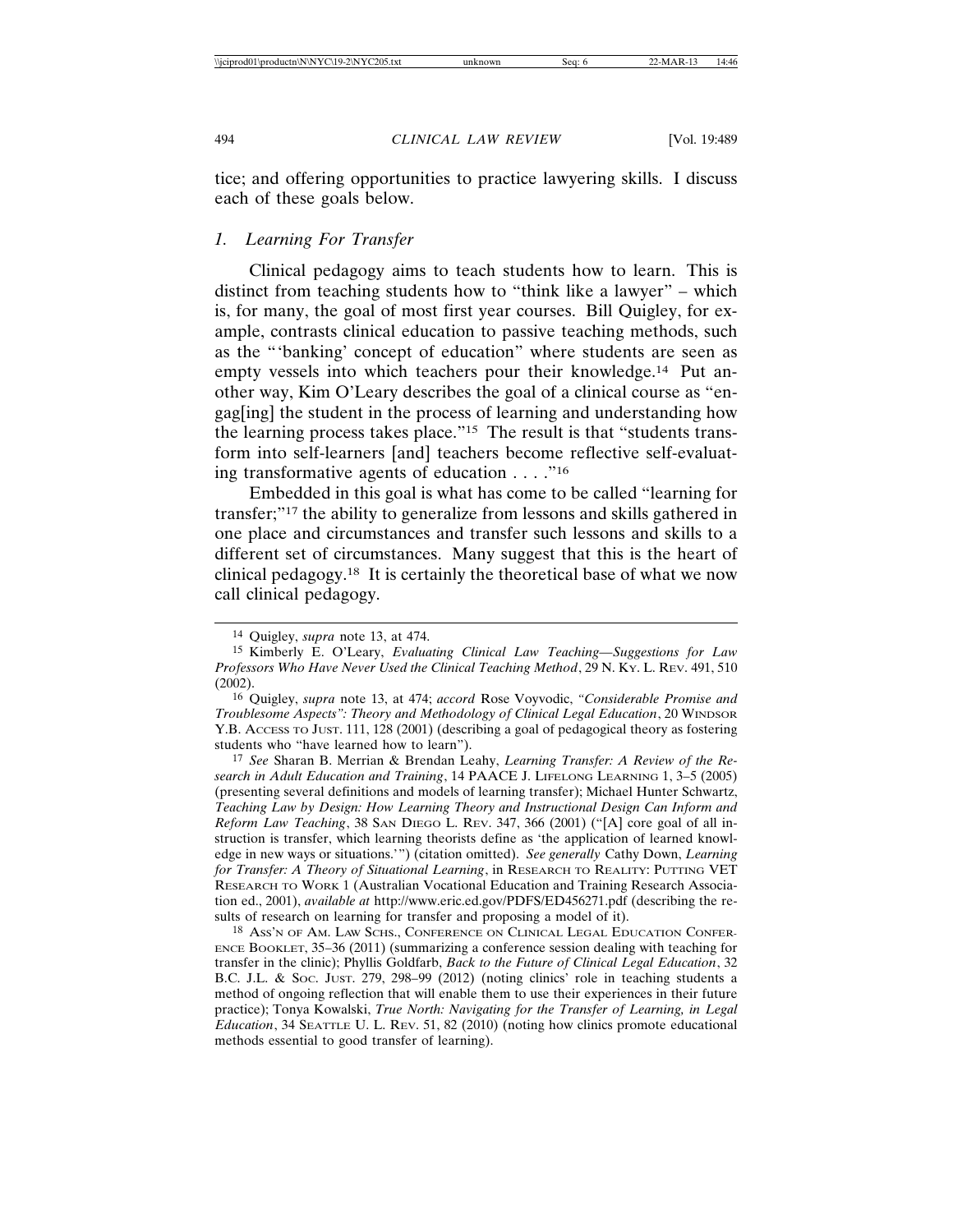Elliott Milstein and Bob Dinerstein describe this task as helping students to "see the connection between their lawyering experiences in clinic and those they will encounter throughout their careers, to treat each insight they have as a lesson potentially generalizable to other lawyering situations . . . ."19 Clinical teachers guide their students to reflect on how one interview, for example, is similar to other interviews, and, therefore, what theory about this particular lawyering skill they can extract and apply to other interviews in the future.20

One of the most important applications of this goal of teaching students how to learn is to guide them to recognize choice moments and to be able to make intentional choices in the face of uncertainty.21 Simply put, again by Milstein and Dinerstein: "[I]f we are not teaching our students to recognize other choices, we have failed."22

#### *2. Social Justice/Critical Thinking*

The second broad goal of traditional clinical pedagogy is to teach, or at least expose students to, concepts of social justice.23

Some might see this goal as one to indoctrinate students into liberal ideas about helping the poor and saving the planet – and indeed some clinics do have some version of these values as their goals. But in fact, the "social justice goal" is much more complex and less doctrinaire than that.

I like to think of the social justice mission of the clinic as twofold: first, to expose students to the underbelly of the legal system, and its place and role in society; and second, to challenge them to think critically about that system and their place in it. Thus, "clinicians attempt to de-stabilize the law school curriculum and legal practice by inculcating a set of skills and values that will permit their graduates to appreciate the benefits of the legal system and law practice while remaining critical of their shortcomings."24

Or, as Shalleck and Ahmad theorize, "Clinical thought has provided ways to identify, discuss and debate the work of the lawyer in its

22 *Id.* at 36.

<sup>19</sup> Elliott S. Milstein & Robert D. Dinerstein, Uncertainty, Indeterminacy, and the Clinical Curriculum 28 (2010) (unpublished manuscript) (on file with author).

<sup>20</sup> *Id.*

<sup>&</sup>lt;sup>21</sup> For some, within this broad goal of teaching students how to learn is the sub-goal of exposing students to, and having them begin to get comfortable with, indeterminacy in a variety of contexts. Milstein and Dinerstein suggest that "Clinical education's focus on advocacy for situated clients can help students see that in some cases the indeterminacy of the law can be their friend and not their enemy" *Id.* at 12.

<sup>23</sup> Barry, Dubin, & Joy, *supra* note 13, at 55. Teaching should include a "moral vision" concerning "fairness, accessibility, and justness . . . ." Bellow & Hertz, *supra* note 5, at 347.

<sup>24</sup> Milstein & Dinerstein, *supra* note 19, at 36.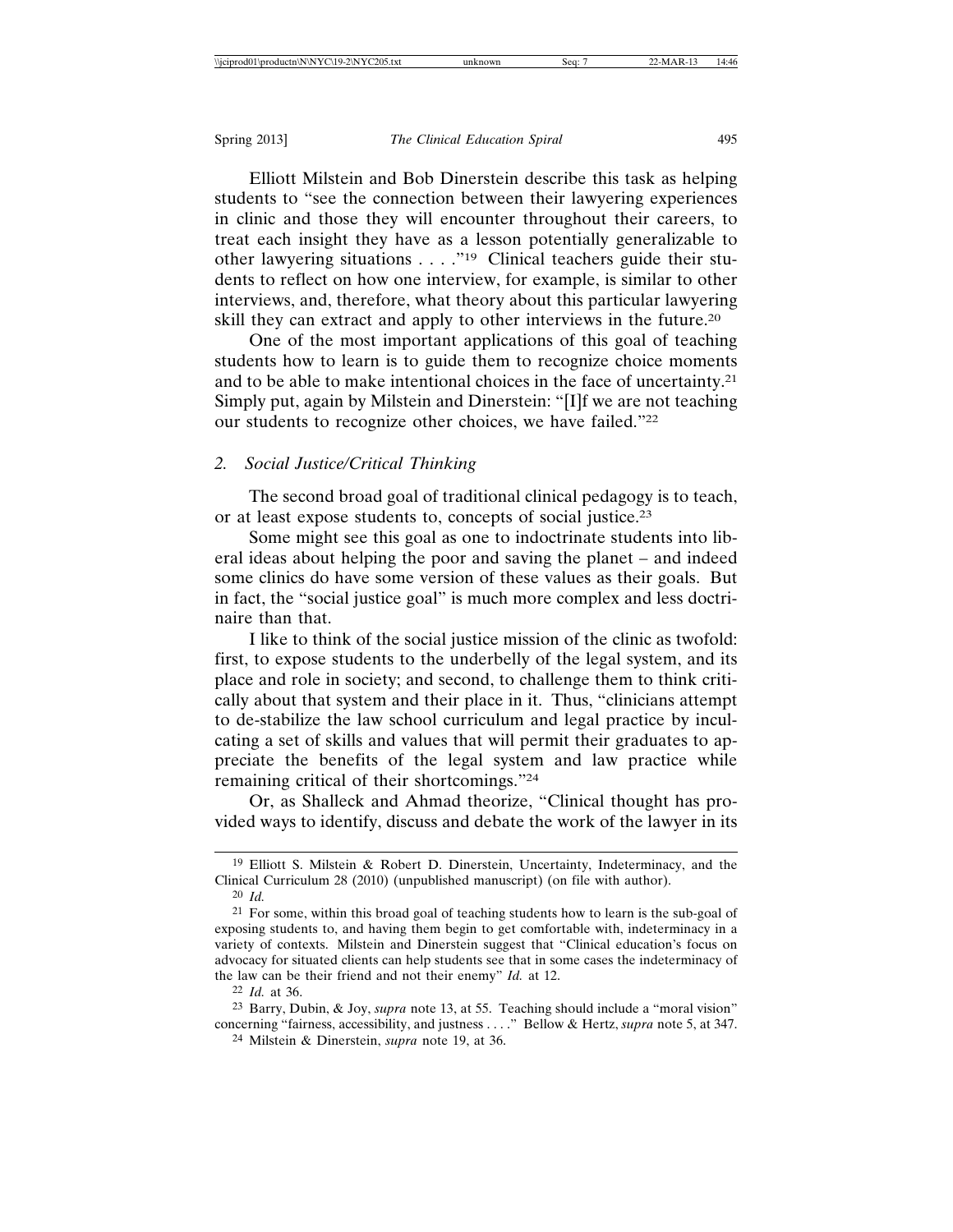technical and social aspects."25 Clinicians "have sought in their work on pedagogy, on lawyering, on social justice to reconstruct. They have acted to create new pedagogical structures, theories and practices within legal education."26

Of course, in addition to the critical thinking piece, the social justice goal might also include a commitment on the part of the clinic to providing legal services to those whose access to such services is limited.27 And certainly, clinical education emerged in part "from a desire to reconnect students to social justice . . . . "28 Some scholars go so far as to say that clinical teachers and lawyers have a duty to ensure that law students are exposed to injustice and understand the role that they may play in either working for or against injustice.29

This duty is by no means universally accepted, however. Indeed, many teachers and clinical scholars question the efficacy of using the clinic primarily as a way to provide legal services to the poor, suggesting that "[a] service orientation by clinical programs can too easily become a rationale for permitting law teaching to slip into vocational, how-to-do-it instruction."<sup>30</sup> This emphasis risks undermining the theory-based goals of critical thinking and learning for transfer.

# *3. Skills And Lawyering Process*

The third broad goal of clinical pedagogy is to expose students to and encourage them to deconstruct the work and role of the lawyer, and the lawyering process. This goal has both a skills component and a professional development/values component. Some who write about this merge the two, others treat them as distinct.<sup>31</sup>

<sup>25</sup> Shalleck & Ahmad, *supra* note 9, at 12.

<sup>26</sup> *Id.* at 47.

<sup>27</sup> Barry, Dubin, & Joy, *supra* note 13, at 58–59; Marc Feldman, *On the Margins of Legal Education*, 13 N.Y.U. REV. L. & SOC. CHANGE 607, 638 (1985); Stephen Wizner & Dennis Curtis, *"Here's What We Do": Some Notes About Clinical Legal Education*, 29 CLEV. ST. L. REV. 673, 678–80 (1980).

<sup>28</sup> Evelyn Cruz, *Through the Clinical Lens: A Pragmatic Look at Infusing Therapeutic Jurisprudence into Clinical Pedagogy*, 30 T. JEFFERSON L. REV. 463, 481 (2008).

<sup>29</sup> Stephen Wizner, *The Law School Clinic: Legal Education in the Interests of Justice*, 70 FORDHAM L. REV. 1929, 1937 (2002).

<sup>30</sup> Gary Bellow & Earl Johnson, *Reflections on the University of Southern California Clinical Semester*, 44 S. CAL. L. REV. 664, 670–71 (1971). *But see* Cavazos, *supra* note 13, at 8 ("The primary goal of the in-house clinic is to provide free civil legal services of the highest quality to low-income residents and the underserved community in the most valuable, proficient, and professional manner possible."); Praveen Kosuri, *Clinical Legal Education at a Generational Crossroads: X Marks the Spot*, 17 CLINICAL L. REV. 205, 208, 221 (2010) [hereinafter Kosuri, *Generational Crossroads*] (espousing the view that a social justice orientation should be considered but one type of clinical strategy and suggesting that the underlying goals of clinical education "should be conceived without bias for or against an ideological past[ ]").

<sup>31</sup> Bellow & Johnson, *supra* note 30, at 685, 689–92.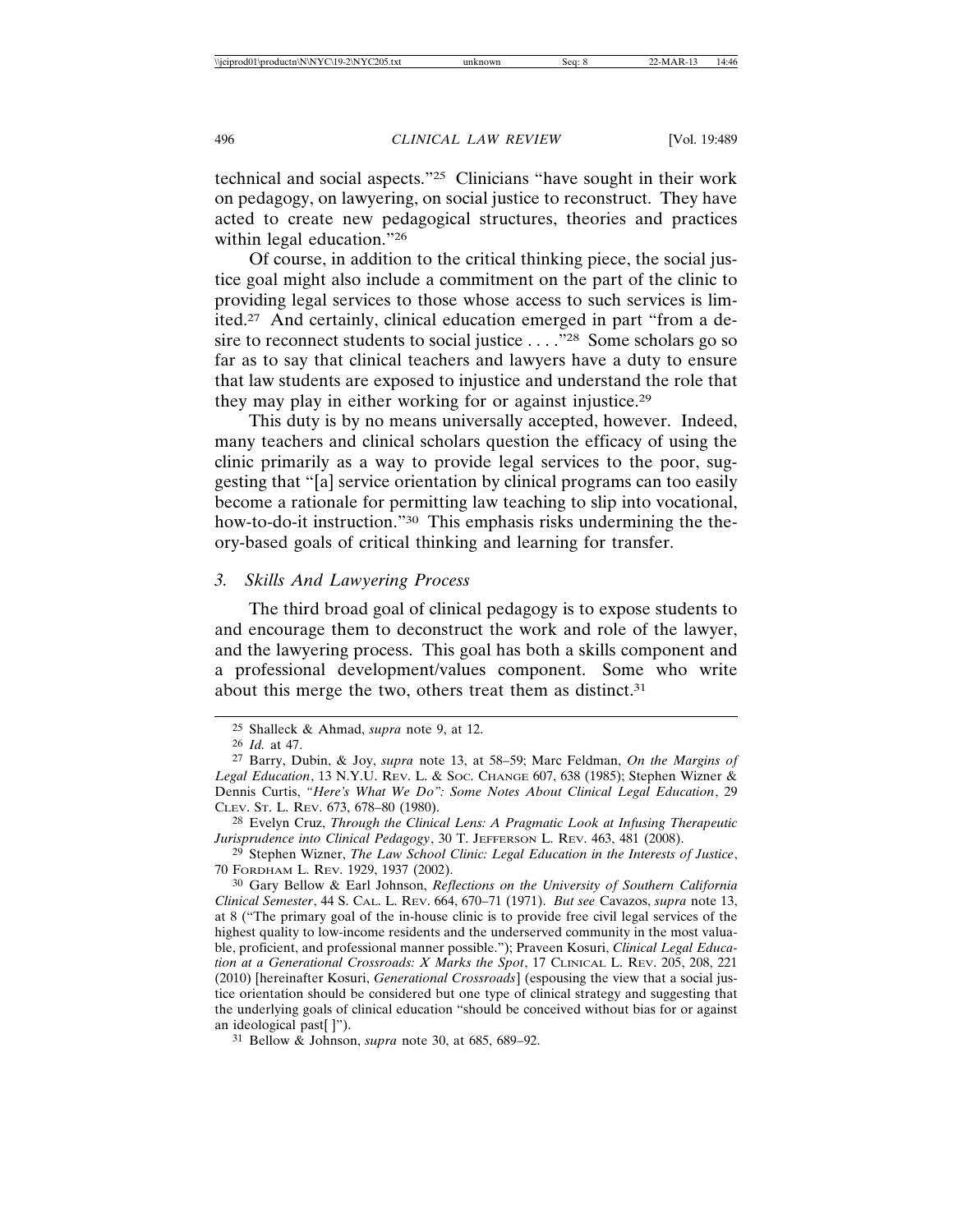Gary Bellow described clinical pedagogy as "a departure from a primary focus in legal education on broadening perspectives and on developing judgment, discipline and intellect."32 More recently, Milstein and Dinerstein describe the work of clinical teachers to "map out the lawyering process into its component parts and then to propose ideas and theories about what constituted high quality performance of that component."33 Thus, clinical teachers expand on the idea that lawyering is a process made up of distinct and related skills and they encourage their students to dig deeper and to recognize "the process that lawyers use of finding the opportunity and space for thinking differently or critically about a legal issue, for stretching or reorienting a standard narrative within and about the law, and for persuading a court to adopt that view."34

Shalleck and Ahmad describe how clinical pedagogy challenges students to "identify, question and inquire deeply into the complex, embedded practices through which legal rules and doctrines take on meaning in the world through the interpretive activities of lawyers as they engage with clients in understanding their stories and in shaping for and presenting them to the world."35

# *4. A Loose Consensus*

Running through all of these goals – teaching students to learn, engaging them in social justice work, challenging them to deconstruct lawyering process and role – is the thread of critical self-reflection and reflection about the legal system and lawyer. Also woven throughout is the shimmering indeterminacy of facts, law, client, student, teacher, relationship.

Thus, clinical pedagogy not only offers students the opportunity, but in fact requires them, to engage in critical self-reflection and thinking about these issues; whether they are practicing a lawyering skill or struggling with an ethical question or reporting on their client issues. This is what Phyllis Goldfarb describes as the "practice-theory spiral."<sup>36</sup> It is the essence of clinical pedagogy.

# *B. Methods*

There is as much consensus about a description of "clinical methods" as there is about "clinical goals."37

<sup>32</sup> *Id.* at 671.

<sup>33</sup> Milstein & Dinerstein, *supra* note 19, at 30.

<sup>34</sup> Shalleck & Ahmad, *supra* note 9, at 25–26.

<sup>35</sup> *Id.*at 8.

<sup>36</sup> Goldfarb, *supra* note 3.

<sup>37</sup> Bellow, *supra* note 5, at 393–94; Carrie Menkel-Meadow, *The Legacy of Clinical*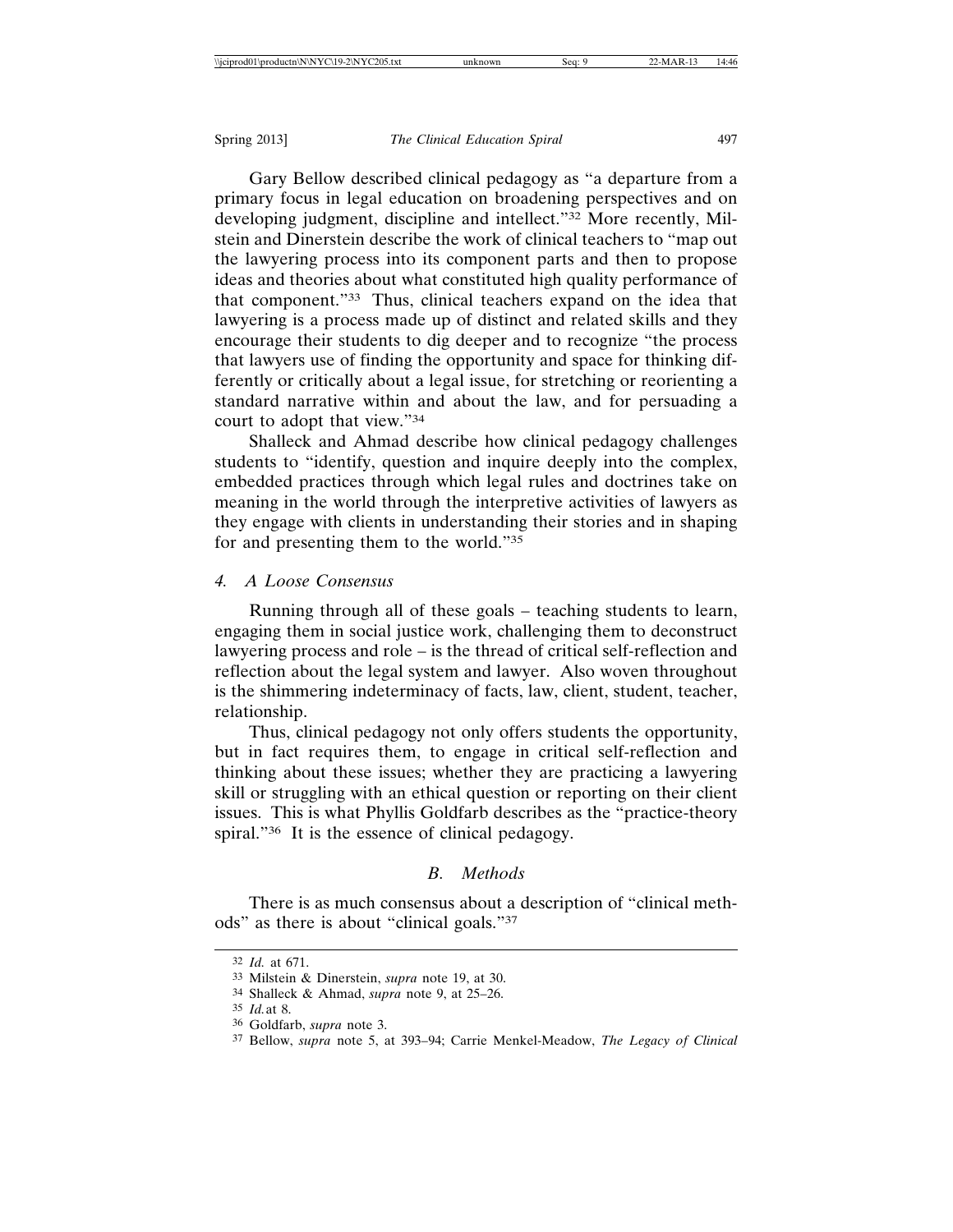My understanding of that consensus is that clinical methods consist broadly of three themes: (1) grounding the teaching in the students' case/client work; (2) teaching lawyering as "process" composed of various themes; and (3) giving students multiple opportunities to reflect on their experiences. These three themes are intertwined in the "practice-theory" spiral,<sup>38</sup> with  $(1)$  as the practice and  $(3)$  as the theory. I see number 2 as the heart of "clinical method," comprised as it is of both theory and practice. The themes — comfort with uncertainty, client-centeredness, professional judgment, etc. — are the theory. The practice is the methods we use to teach those themes through examination of the work of the lawyer.

This move from skills to theory and theory to skills is an attempt to prepare students for a future that is not certain; the challenge for all teachers is to transcend the day to day in an attempt to teach more broadly. That is my clinical scholarship as well: I teach about what I write and write about what I teach; my ideas get tested in the classroom. And the beginning point – of the teaching and the scholarship — is always the student's individual frame of reference and his/her own perceptions of the world.

I describe, below, how the three themes — of teaching grounded in casework, examining lawyering as a process, and reflecting on both theory and practice — translate into teaching methods through three concrete techniques/practices: role assumption, advocacy for live clients, and reflection.

# *1. Role Assumption And The Situated Student*

There is much written on the value of experiential learning particularly for adult learners.39 And clinics certainly use hands-on experience by students as the basis for their learning: "The single most critical defining element of clinical education is that it is experience-

*Education: Theories About Lawyering*, 29 CLEV. ST. L. REV. 555, 556, n. 4 (1980) (citing Robert Condlin, *The Myth of the Clinical Methodology*, 2 CLINICAL LEGAL EDUC. PERSP. 9 (1978)).

<sup>38</sup> Goldfarb, *supra* note 3.

<sup>39</sup> *See generally* JOHN DEWEY, EXPERIENCE AND EDUCATION 20 (1938); MALCOLM S. KNOWLES, THE ADULT LEARNER: A NEGLECTED SPECIES 27-65, 109-42 (4th ed. 1990); MALCOLM S. KNOWLES ET AL., THE ADULT LEARNER (7th ed. 2011); DAVID A. KOLB, EXPERIENTIAL LEARNING 140–45 (1984); Frank S. Bloch, *The Andragogical Basis of Clinical Legal Education*, 35 VAND. L. REV. 321, 333–53 (1982); (discussing andragogy in relation to clinical legal education); Knud Illeris, *What Do We Actually Mean by Experiential Learning?*, 6 HUM. RESOURCES DEV. REV. 85, 94 (2007); Laura Joplin, *On Defining Experiential Education*, *in* THE THEORY OF EXPERIENTIAL EDUCATION 16 (Karen Warren et al. eds., 1995); Peggy Cooper Davis, The Effects of Experiential Courses on Students' Learning, Emotional Health, and Sense of Professional Responsibility (Oct. 1, 2010) (unpublished manuscript) (on file with author).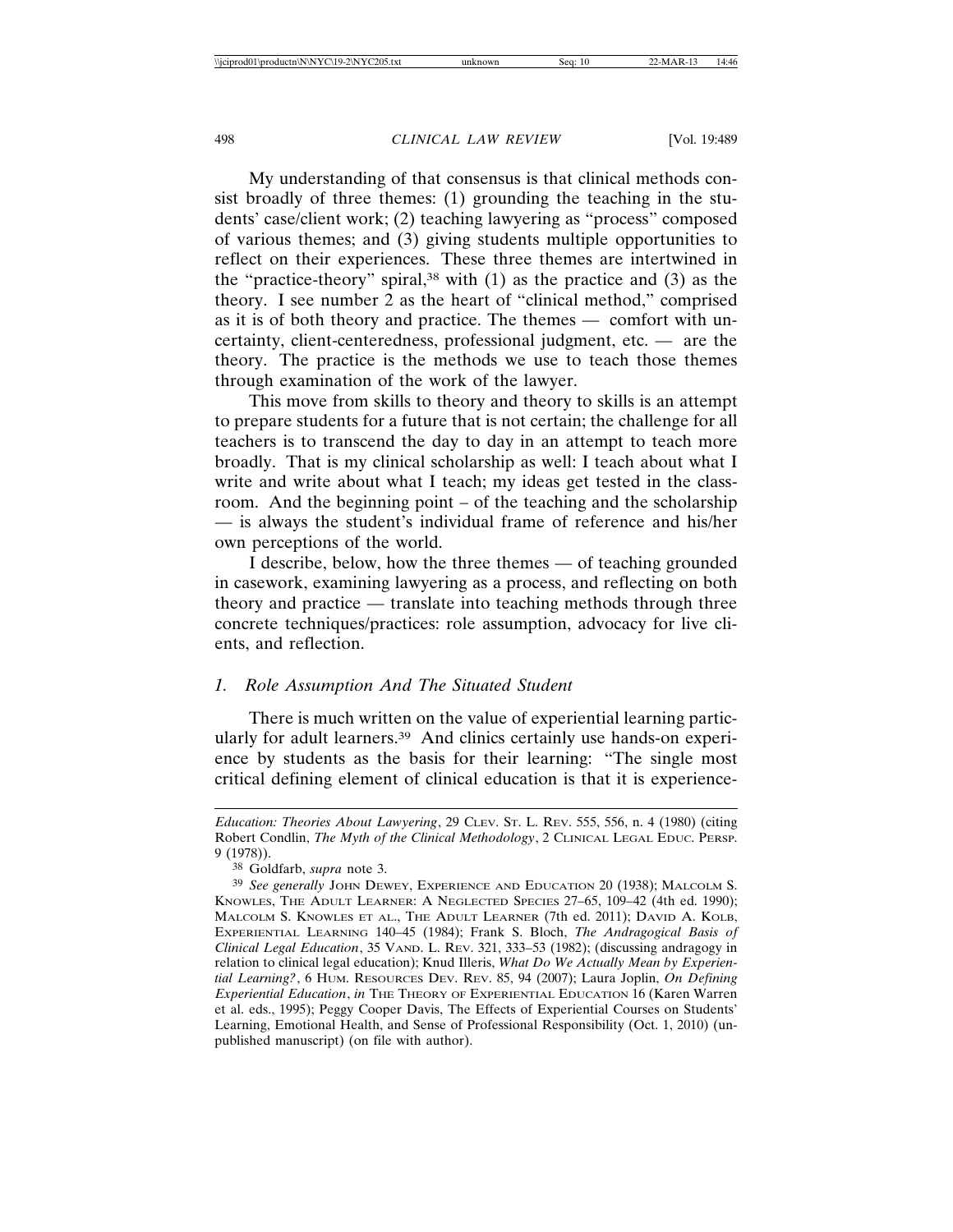based learning."40 In most clinics, the context in which this experience takes place is the lawyer-client relationship, and the representation of clients by the students, acting in role as the clients' attorney.

Students are given responsibility for their client matters, with the professors providing a range of supervision and guidance. In many clinics, students are told in no uncertain terms that these cases and clients are "theirs," not the supervisors'. Students thus act as lawyers, often for the first time in their law school careers.

Indeed, Barry, Dubin, and Joy note that early clinicians saw the clinic as "a 'case book'—not, however, of dead letters descriptive of past controversies, but always of living issues in the throbbing life of the day, the life the student is now living."41 Gary Bellow describes the "central feature of the clinical method [as] its conscious use, both conceptually and operationally, of the dynamics of role adjustment in social life."42 In the clinical experience, the student assumes a role, learns the obligations of the role, recognizes certain cues involved in assuming that role, and ultimately acquires the aptitudes required to perform the role.43

More than simply embodying the role of a lawyer representing clients, however, the clinical method helps students reflect on and learn from that role assumption. Milstein describes the ideal of supervision, for example, as to "[h]elp[ ] students extract theory from experience, apply theory to solve real-world problems, and revise theory in light of experience  $\dots$ ."<sup>44</sup> Thus, clinical teachers and the clinic program aim to start where students are; using their experience in the world as the starting point and reference point.

## *2. Advocating For Situated Clients*

But clinics take the concept of experiential learning even farther by teaching the situated student through advocacy for the situated client.45 As a method, the clinic "allows legal educators to examine the dynamics of the lawyer-client relationship from within the relationship itself."46

<sup>40</sup> Quigley, *supra* note 13, at 475; *see also* Barry, Dubin, & Joy, *supra* note 13, at 17. Lawyering skills should be deliberately taught, using a "careful examination of lawyers' relationships with clients, adversaries, and decision makers, and systematic efforts to develop students' problem-solving, interviewing, investigating, research, case analysis, negotiating, counseling, advocacy, and alternative dispute resolution skills." Bellow & Hertz, *supra* note 5, at 346; *see also* Voyvodic, *supra* note 16, at 129.

<sup>41</sup> Barry, Dubin, & Joy, *supra* note 13, at 7.

<sup>42</sup> Bellow, *supra* note 5, at 380.

<sup>43</sup> *Id.*

<sup>44</sup> Milstein, *supra* note 13, at 377.

<sup>45</sup> Cavazos, *supra* note 13, at 13.

<sup>46</sup> Befort, *supra* note 13, at 625.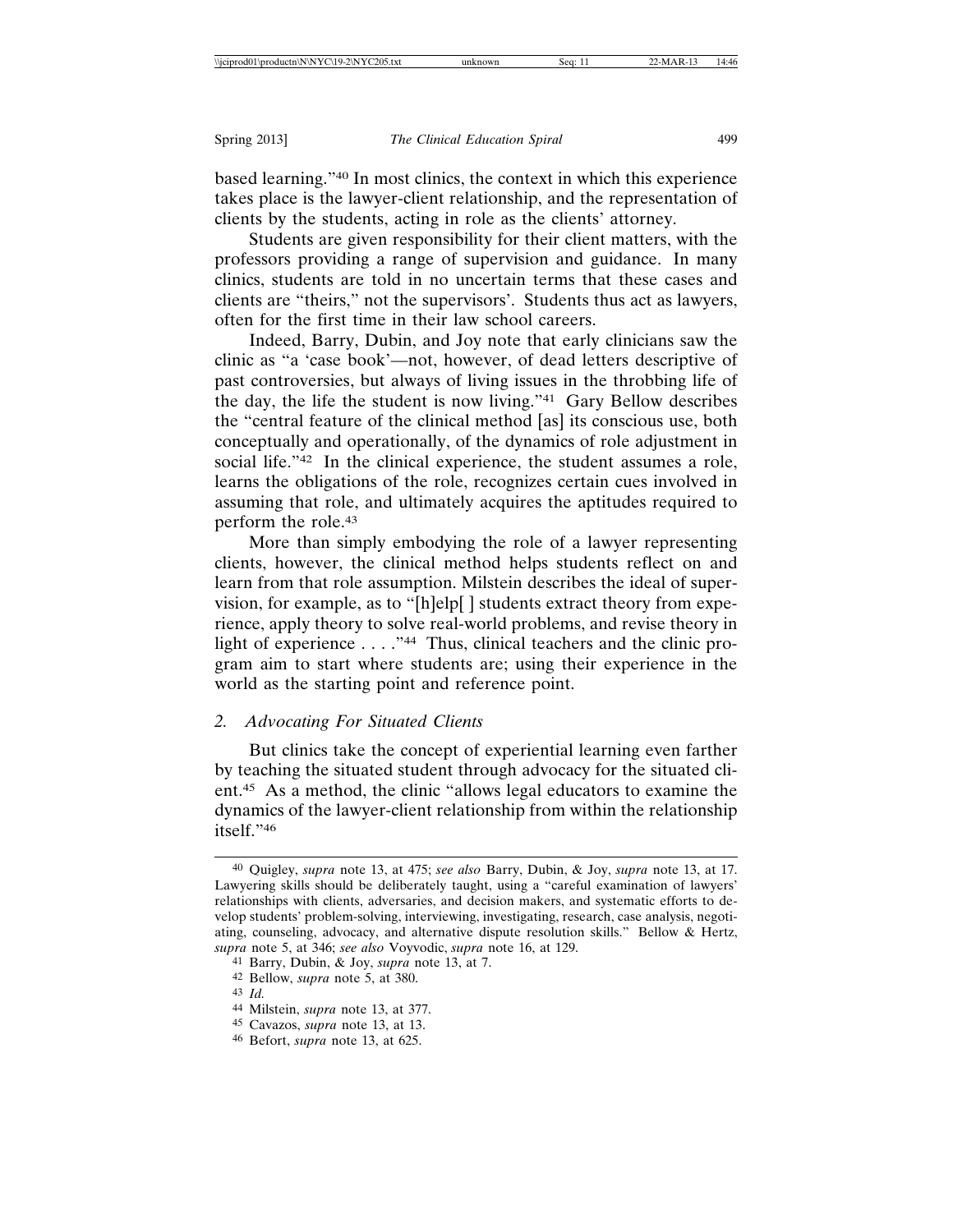The student begins to inhabit a new status: "In performing specific legal tasks, students experience feelings of responsibility to others, independence, competency, immediacy, and contribution as members of a professional community."47 But they achieve that new status in the context of representing "live" clients. They receive supervised responsibility in the real world to solve real problems. This new personal responsibility and the necessarily accompanying choices about how to use it contextualizes the students' assumption of the lawyering role, and makes it more complicated.48

Thus, clinicians work to meet the pedagogical goal of deconstructing and understanding the work of the lawyer by placing students in that role, in the context of representing live clients. They challenge students to extract theory from their practice, and to look to theory to guide their decisions about how to represent their clients. Clinical teachers ask their students to consider what lawyering skills "mean" in the context of their lawyering practice: What is problemsolving? What are its components? How does an effective lawyer respond in the context of this particular client's situation?

This clinical method is the inverse of the traditional case method, which dissects problems presented from casebooks. In clinic, students and teachers build problems together, from facts of clients' situations, and law and policy and other considerations that situations call forth.

# *3. Reflection*

The third method of clinical pedagogy, which weaves its way through the other two methods is deliberate and systematic reflection. Reflection is the method that guides students' extraction of theory from practice, and the application of practice to theory; and it pushes students to generalize from the specific and transfer their learning beyond that specific.

The role of the clinical teacher is "to enlist the motivations, impressions, and relationships of role performance in efforts to enhance self-reflection, self-consciousness and a more encompassing understanding of those phenomena of the legal order which are the focus of pedagogic inquiry."49

Part of this method involves transparency on the part of the teacher – making her goals and methods explicit to her students. In this way, she models reflection: "We also reinforce the importance of 'naming' our activities and techniques for students so that they are clearly identified for later use. Naming involves giving students

<sup>47</sup> Feldman, *supra* note 27, at 617.

<sup>48</sup> Voyvodic, *supra* note 16, at 127.

<sup>49</sup> Bellow, *supra* note 5, at 387.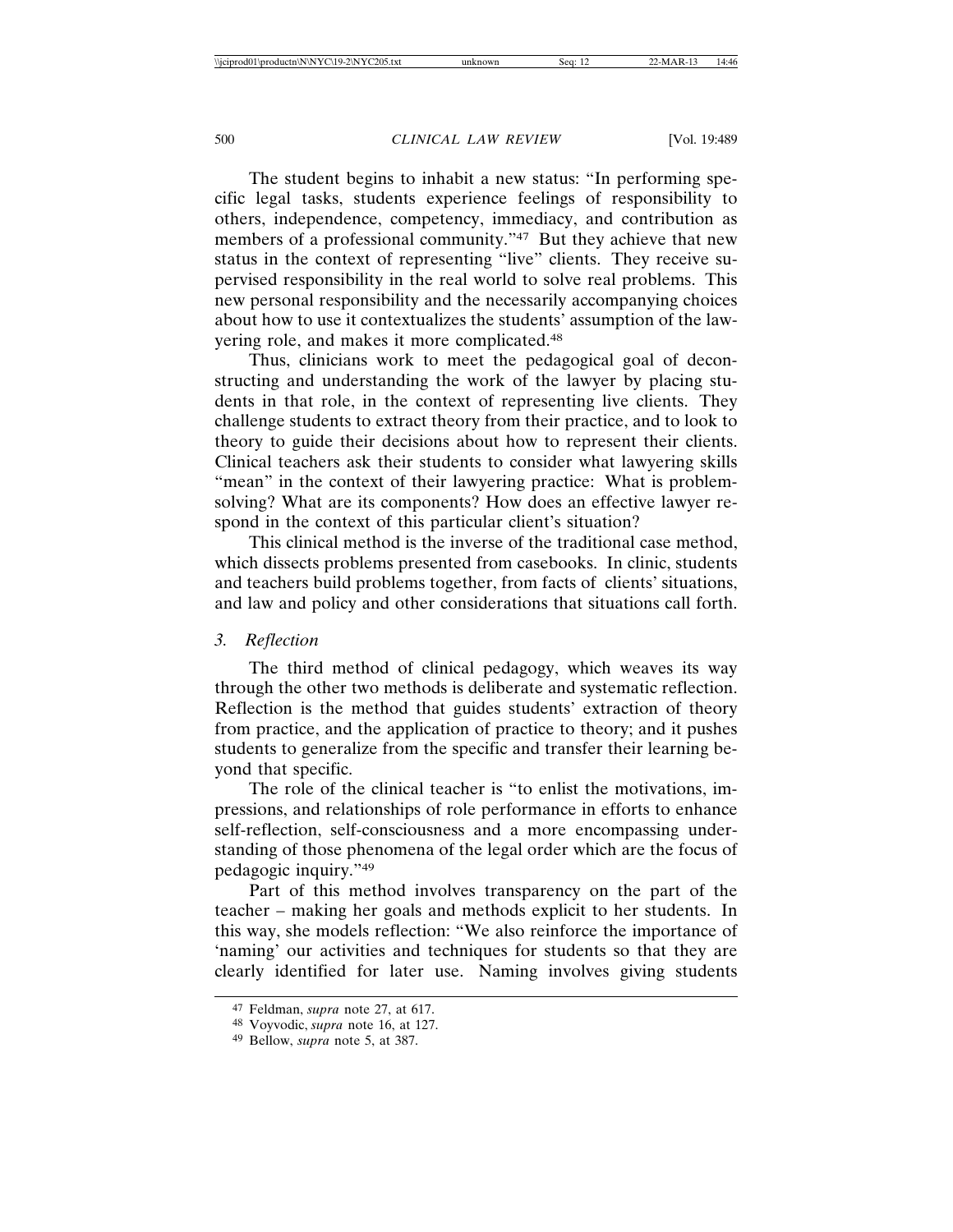frameworks within which they can fit the teachers' questions."50

Marc Feldman suggests that student reflection on the clinical experience and its components leads the student to greater "self-consciousness, responsibility, and perceived status."<sup>51</sup> Such selfawareness prepares students for the realities of practice, where they might not have a supervisor, senior partner, or mentor to assist with reflection on performance and practice. Using reflection as a teaching method thus serves the clinical goal of teaching students how to fish.<sup>52</sup>

## *4. What Clinicians Do And Why*

As with clinical goals, all three of these methods – role assumption, advocating for live clients, and reflection – weave among each other, and with the goals they serve. Embedded in all three of these methods are the jurisprudential and pedagogical themes of the clinical movement: indeterminacy, uncertainty, the necessity of making choices about professional role and behavior, the idea that law is made through the interactions of client and lawyer, through interactions of fact and law.

Thus, deconstructing clinical goals and methods helps us understand what clinicians do. We give names to the things we do in order to understand what we do and why we do it. We give names to things in order to make them exist and capable of analysis: a vocabulary that provides definitions.

# II. CLINICAL GOALS AND METHODS IN NON-CLINIC CLASSES

I am a clinical teacher who teaches non-clinical classes, Evidence and Estates and Trusts among them. Both courses have the traditional law school course design of large sections – between 55 and 85 students – that meet once or twice a week, with no additional formally scheduled contact between me and the students, or among the students themselves.

Despite this, my training and orientation as a clinical teacher has informed and does inform how I teach my non-clinical courses. In this section, I explore which of the "clinical" goals and methods I have just described can and do transfer into a course and curriculum that is not traditionally considered – and is certainly not designed as – a "clinical" course.53

<sup>50</sup> Wallace J. Mlyniec, *Where to Begin? Training New Teachers in the Art of Clinical Pedagogy*, 18 CLINICAL L. REV. 505, 521 (2012).

<sup>51</sup> Feldman, *supra* note 27, at 616.

<sup>52</sup> Kelly S. Terry, *Externships: A Signature Pedagogy for the Apprenticeship of Professional Identity and Purpose*, 59 J. LEGAL EDUC. 240, 243, 251 (2009).

<sup>53</sup> I have a similar orientation, and comparable goals and methods in my Evidence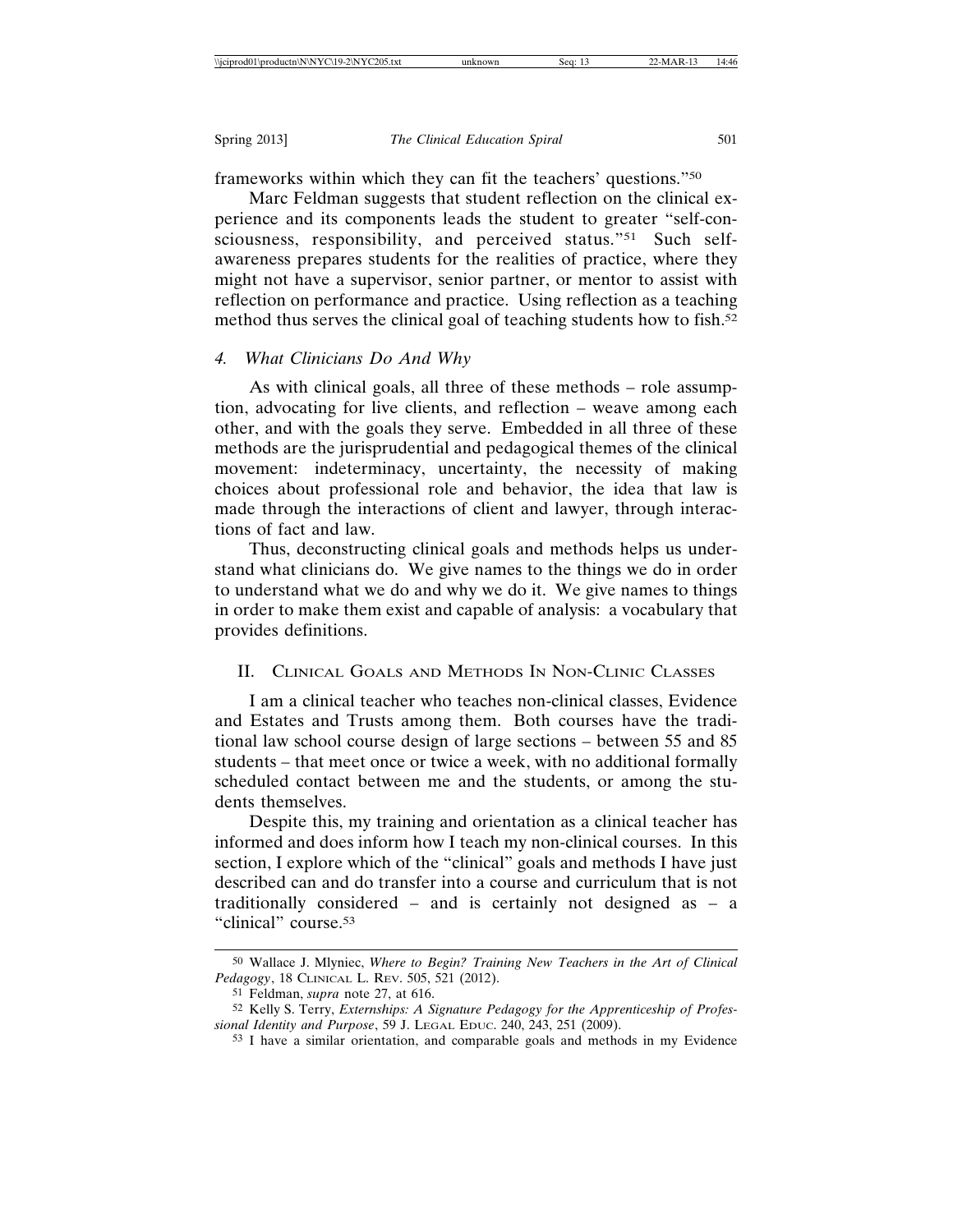My Estates and Trusts syllabus describes the course as follows (I've highlighted the themes/goals/methods I consider "clinical," and will explore further):

*The overarching story of Estates and Trusts law is about planning for and communicating about transferring assets and/or decision making and other powers from one person or entity to another person or entity, usually across generations, usually as a result of death or incapacity. This story can be told through the creation and administration of: wills, trusts, nonprobate instruments, guardianships, health care directives, and powers of attorney. The story can also be told through the various laws governing intestate succession, which apply when none of the instruments described above exist. . . .*

*An Estates and Trusts lawyer, therefore, needs to be able to identify the various plot lines and characters that might present themselves to him in a client's situation; he must be able to figure out how the relevant law or laws interact with those characters and plot lines, and to explain that interaction to his client; and he must be able to work with his client to construct a story or stories that meet his client's needs*. *This might involve creating one or more of the instruments described above, and/or planning for the implementation of those instruments when necessary. The latter might include defending against challenges to the instrument and/or to the creation or administration of the instrument.*

*. . .*

*This is an introduction course. When you have completed this course, you should be able to go on to take the Legal Planning Clinic, or an externship or other estate planning apprenticeship. I see this as a first step toward becoming a competent Estates and Trusts attorney, as a gateway to the practical experience that will lead to such competence.*

*More specifically, after completing the course,*

- *You will have core legal knowledge in Estates and Trusts law:*
- *Triggers in estate planning that affect drafting instrument*
- *Difference between probate and nonprobate instruments*
- *You will understand that:*

• *Estates and Trusts law is about assets, relationships, people and their issues, in crisis;*

• *Your role is to listen to your client, to counsel your client consistent with your client's goals and your knowledge of the law, and to work to implement your client's goals;*

• *You must act ethically in light of relevant legal and non-legal concerns.*

*You will be able to:*

• *Gather information and goals from your client*

class, but for the sake of brevity and clarity, I have chosen to focus only on one course in this piece.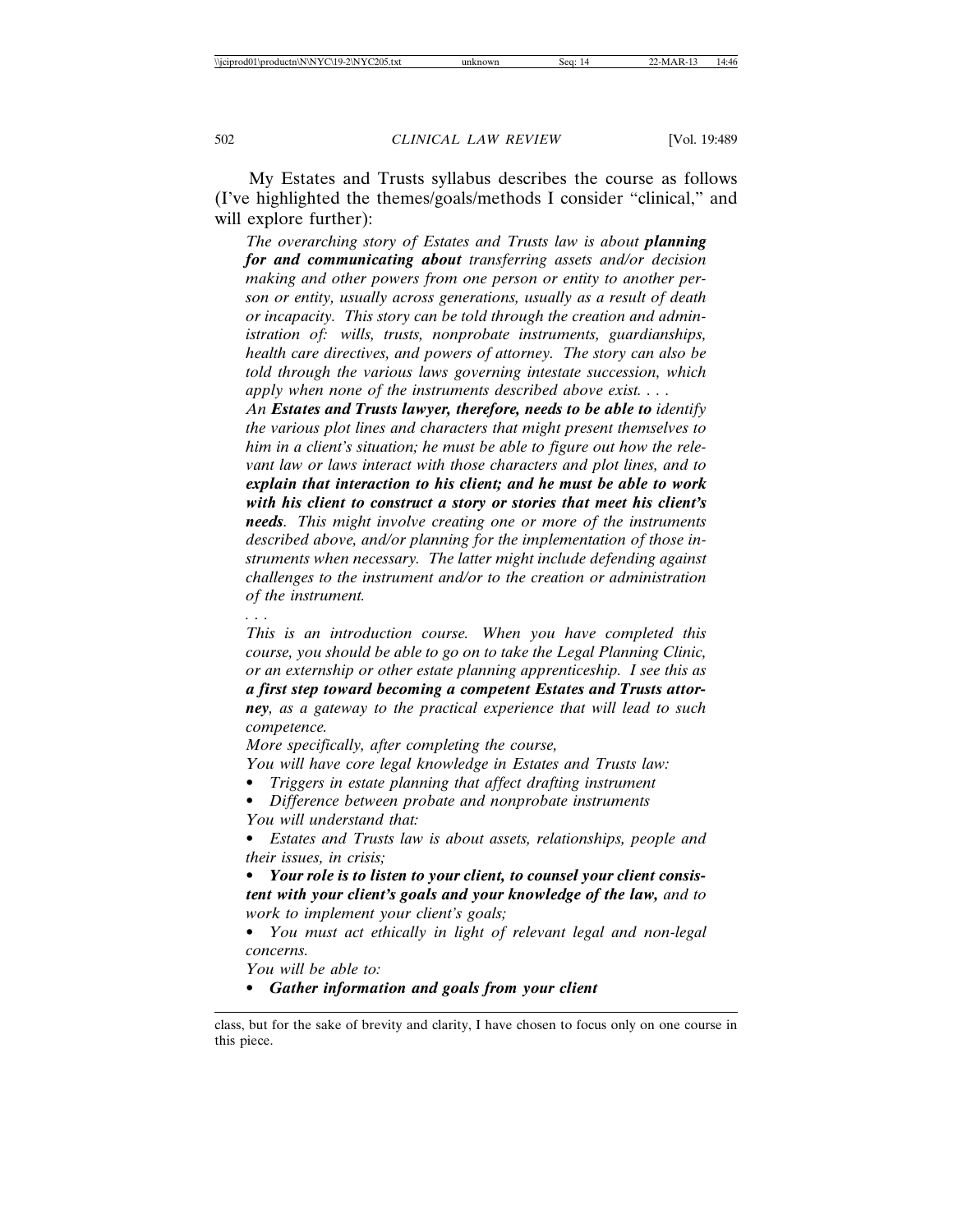*. . .*

Spring 2013] *The Clinical Education Spiral* 503

- *Conduct research in case law, statutes and relevant secondary authority*
- *Explain the law and legal options to a client*
- *Begin to put together a comprehensive estate plan*

• *Recognize issues in a will or trust that might raise challenges in the future, and defend against such challenges*

• *Begin to draft a will and trust*

*The course is really designed around the lawyer-client relationship that might arise in the context of the doctrine we are learning. In each class, students will be asked to do exercises and answer questions designed to get them thinking about how the doctrine we are learning actually applies in the day-to-day practice of an Estates and Trusts attorney.*<sup>54</sup>

# *A. Goals*

On a very concrete level, I want these students to finish my course and be able to represent clients in an Estate Planning Clinic – interview them, gather information, do legal research relevant to clients' concerns, counsel them, plan a course of action, implement that course of action, which will probably involve drafting documents such as wills, powers of attorney, health care directives, trusts, etc.

I want students to understand the basic doctrine of Estates and Trusts in order to be able to counsel clients at various stages in their process. Depending on who the client is, and the context of her estates and trusts question, the attorney plays a slightly different role, e.g. a planner who counsels a property owner on the creation and execution of an instrument; a litigator who counsels a beneficiary on how a document can be challenged; an advisor who counsels a fiduciary on how a particular provision can be interpreted. I want my students to be able, at the end of my course, to recognize and begin to inhabit these different professional roles, and the tools and expertise they each comprise.

On a more theoretical level, I want the students to be able to consider the client's whole picture – what other resources, documents, professionals might there be to assist this client? What other roles might they as attorneys play in implementing the client's goals? What contextual factors might play a role in the development of the client's story, and how might they as lawyers capitalize on those? How do the client and her goals interact with the dominant legal and cultural stories that drive Estates and Trusts law? How can the lawyer work with those stories in a way that empowers the client and achieves her

<sup>54</sup> Syllabus, Estates and Trusts Survey, C. Grose, Spring, 2013.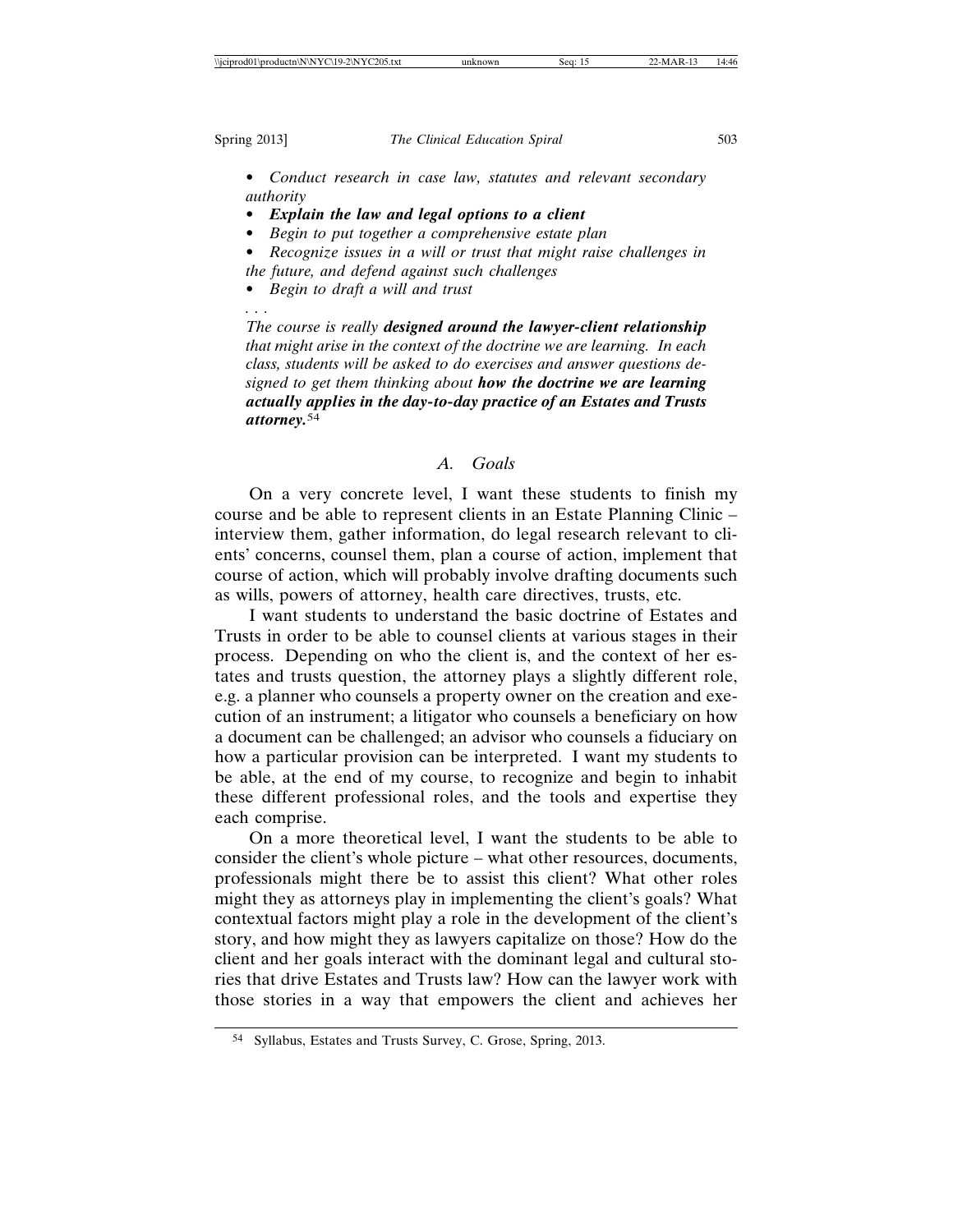goals?

In short, I want my students to deconstruct and begin to develop skills as client representatives in the field of estate planning. Embedded in this goal are the sub-goals of having students learn to counsel clients, to persuade decisionmakers, and to understand the importance of context. And I want the students to be able to develop their skills as client representatives with an eye toward how those skills necessarily interact with and affect the development of the law and its role in the lives of the people these students represent.

In addition to these "clinical" goals of professional development and critical thinking, I also want my students to learn the doctrine of Estates and Trusts law. In particular I want them to understand how the doctrine informs their ability to construct and implement an estate plan that meets their clients' goals and will avoid or, if necessary, survive future challenges.

#### *B. Methods*

My challenge throughout the semester is always how to connect my presentation of the doctrine to the goals/outcomes of the course. These goals/outcomes must guide the structure of the work we do in the class. Concretely, I use two methods that fit squarely in the "clinical" frame: Role Assumption and Reflection.

Additionally, in each class and with each assignment, I challenge students to frame rules/doctrine in terms of professional identity – asking them what kind of lawyering does this question/issue/rule implicate; and I challenge them to expand that frame to include thick factual narrative  $-$  e.g. what are the plot lines here; who are the characters; what is the context?

I have found that these clinical methods work well to help students achieve the clinical goals of professional and skill development and critical thinking; but they also lead students to achieve the "nonclinical" goal of learning the doctrine.

#### *1. Client Narrative*

I require my students to engage in one consistent and thematic role-play throughout the semester, namely the lawyering they do in the context of a semester-long creative writing project. As described in the syllabus:

*Before each class, you will be asked to write a creative reflection on the reading assigned for the class, organized around a fictional client (of your creation) and her estate planning issues. You will revisit your writing at the end of each class and offer that client concrete advice based on the class discussion.*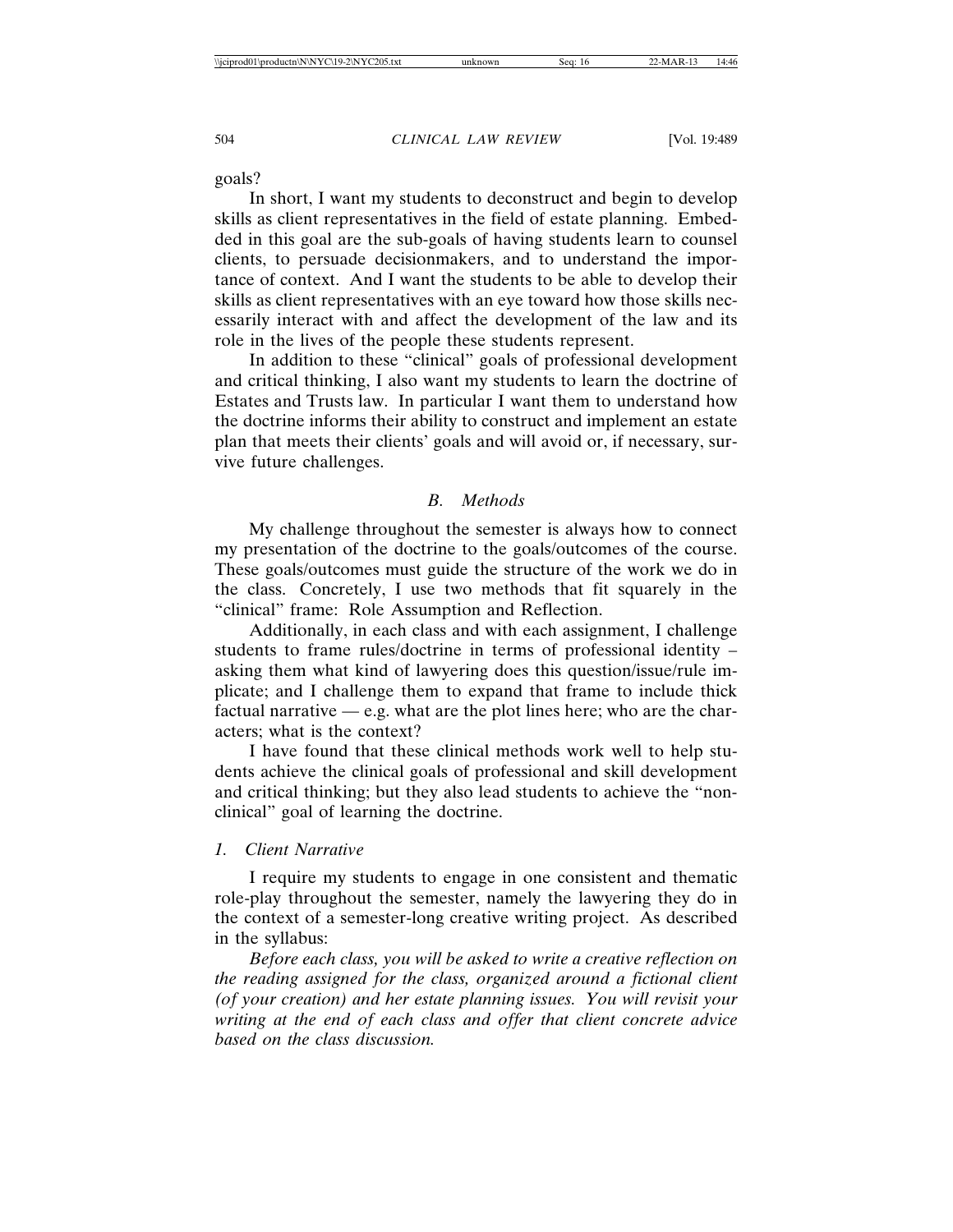In addition, during the class, two or three students present their client's story, and their colleagues collaborate with them in determining what they need to do in order to advise the client. I encourage students to stick with the same fictional client and his/her family throughout the semester, but some find it easier and more helpful to invent multiple clients.

Finally, as part of the final project, I ask:

- *How did your client change over the course of the semester?*
- *How did your lawyer/lawyering change over the course of the semester?*
- *How did your approach to the doctrine change as you anticipated having to advise your client?*

Within this exercise, then, are the methods of role assumption, role play, and reflection.

The project came about as I prepared to teach the course for the first time, and found myself asking, "Why would a lawyer ever need to know this? What does a lawyer do with all of this?" The more I imagined the answers to those questions – which for the most part were very simply: counsels clients – the better I understood the particular doctrine.

I chose to challenge the students to make up their own clients rather than to create a hypothetical client for us all to work with because the act of imagining the situation and populating it with clients and contextual details helped in grappling with the doctrine in a more concrete and complex way than simply reading and analyzing problems. So, the creative writing exercise began as a way to help students achieve the outcome of learning the doctrine of estates and trusts, with an eye toward counseling clients.

Thus, I teach the rules – or how to find out what the rules are – and then challenge my students to: perform the legal analysis and critical thinking to figure out how the rules apply to their client; determine whether the rules make sense; understand how they fit with each other; identify what the underlying themes are and how the rules fit or do not fit those themes . I use the client narrative exercise as a way to get students to perform the analytical challenge of finding and applying the doctrine. That is how the students in my Estates and Trusts class "learn the doctrine."

The students' answers from the final exam, in which I ask them to reflect on the process of creating and counseling their client, confirmed that at least for some of them, the creative writing exercise did just that – helped them to learn the doctrine. For example, one student reflected as follows:

I read the casebook with my client in mind. It gave me a frame of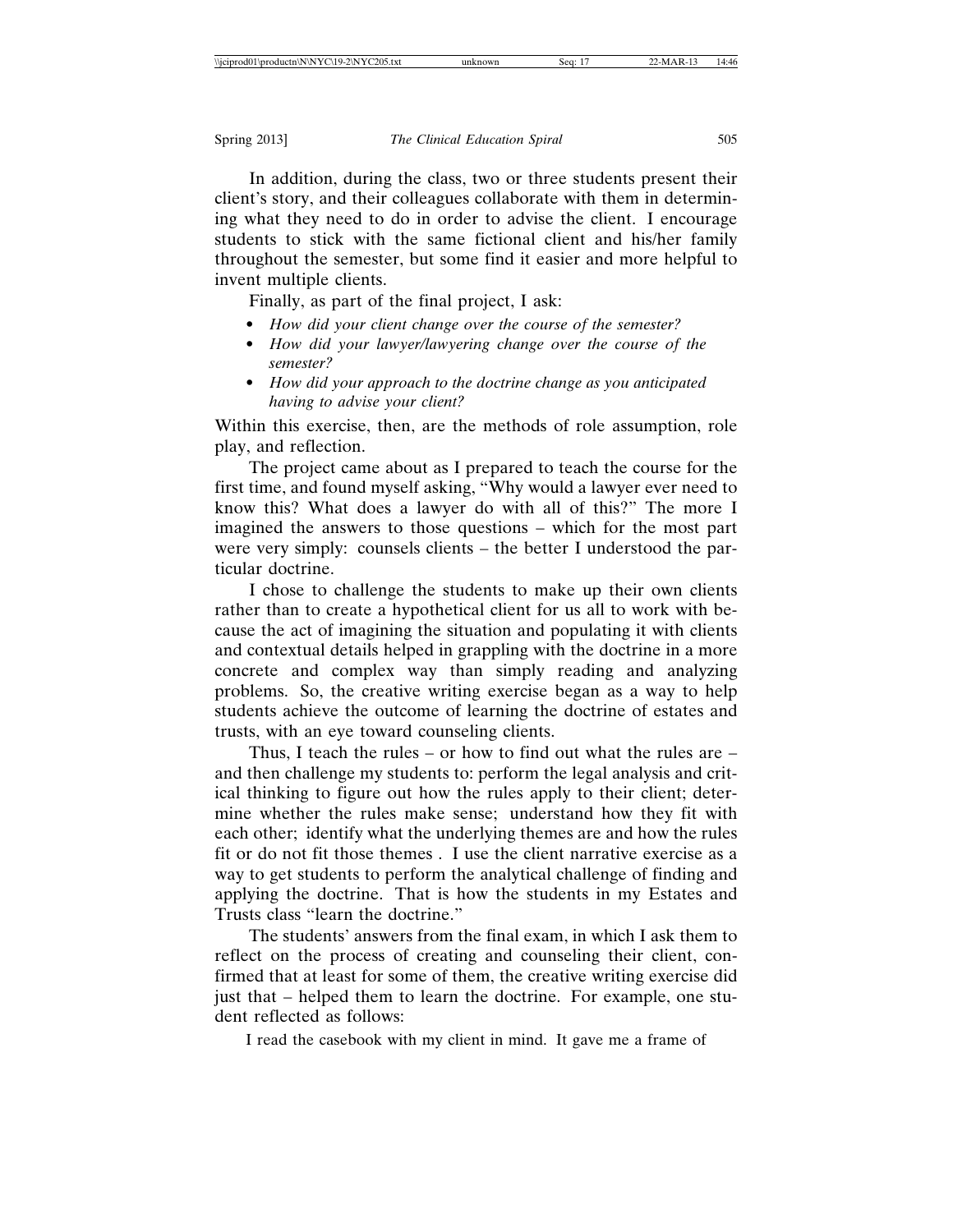reference for each of the concepts that we studied, which was helpful in understanding the subject matter. My approach to the doctrine became centered on what I thought a real-life situation would look like as opposed to just thinking about the law in the abstract.<sup>55</sup>

For others, the exercise helped them learn the law in more subtle ways, namely through the process of counseling a client. For example:

As time went on, I felt more comfortable with the topic and created creative fact patterns. This allowed me to push myself and be able to provide my client with multiple options on how to help meet his goals.56

The course's emphasis on counseling helped me to move beyond the black letter law to think more creatively about how to best use the various estate planning tools.<sup>57</sup>

Thus, the creative writing piece connects concretely to learning the law by requiring students to apply the theory to the practice; and use their imagination and creativity to get there.<sup>58</sup> The client narrative exercise requires students to do the analytic work necessary to be competent estates and trusts attorneys. I suggest that students think about what lawyers "do" with the doctrine we study. I reiterate that idea during each class. Getting them to imagine a story where they are representing a client simply engaged them in the exercise from a different angle.

As the course has progressed, however, I realized that the exercise provided students the opportunity both to use other important lawyering tools, and to assess their success at using such tools. The most striking and interesting for me is the skill of fact-gathering, or, more explicitly, the essential relationship between facts and doctrine.

At the beginning of each class, I ask for a volunteer to read his or her story for that week, as a framework for us to analyze the doctrine. I write the story on the board in cursory form and then ask the class

<sup>55</sup> Student 7467, Estates and Trusts Final Examination (Spring 2010) (on file with author).

<sup>56</sup> Student 8266, Estates and Trusts Final Examination (Spring 2010) (on file with author).

<sup>57</sup> Student 1234, Estates and Trusts Final Examination (Spring 2010) (on file with author).

<sup>58</sup> KAREN GALLAS, IMAGINATION AND LITERACY: A TEACHER'S SEARCH FOR THE HEART OF LEARNING 3–4 (2003) (noting that recognition of the critical role imagination plays in learning is not a recent one); John M. Dirkx, *The Power of Feelings: Emotion, Imagination, and the Construction of Meaning in Adult Learning*, 89 New DIRECTIONS FOR ADULT & CONTINUING EDUC. 64, 65–70 (2001) (describing the role of emotion in imagination and its connection to adult learning); John M. Dirkx, *Transformative Learning and the Journey of Individuation*, ERIC DIGEST 223 (Cntr on Educ. & Training for Emp't, Columbus, Ohio), 2000, at 2 (discussing transformative education and arguing that educators must "be willing to entertain learning and knowing as imaginative processes").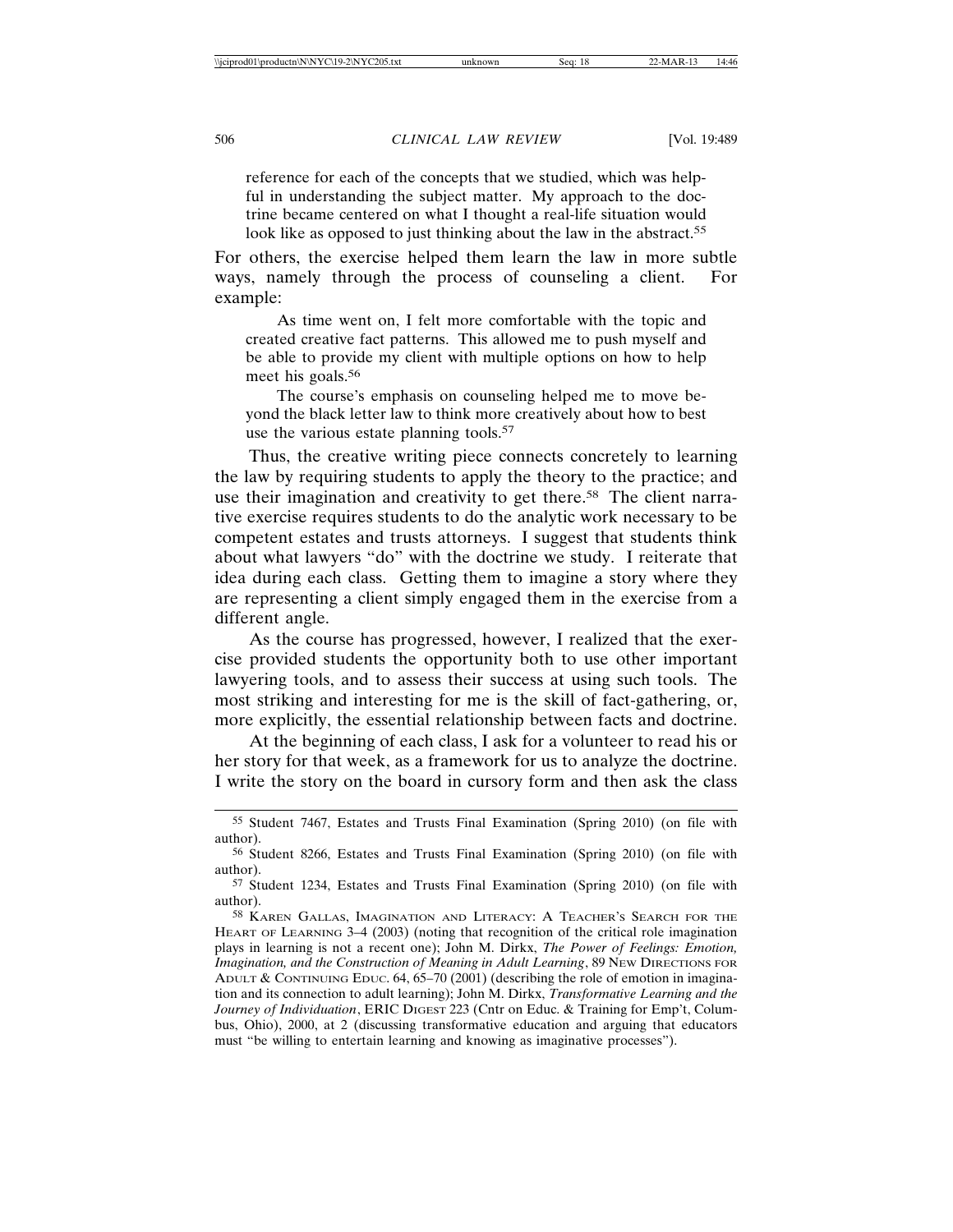what more they need to know about the client or her situation in order to answer the questions she presents. During the first few classes, students tend to participate slowly, reluctant perhaps to challenge a fellow student in his/her story-telling, and initially, I find myself filling in gaps instead of asking the students to dig deeper. But as the semester progresses, the "fact-gathering" part of the class gets longer and longer, as students grasp the idea that they cannot offer legal advice in a vacuum, but rather have to understand the context in which the question arose before providing a legal answer.

It is interesting for the students to realize how character and setting and context development helps them figure out how the law applies. The more detailed their imaginary stories were, the more helpful they were as a tool to learn and apply the legal doctrine. Again, the answers to the final exam reflect the truth of these conclusions:59

Students reported that, as the semester progressed, they began to understand better the fact-intensive nature of the legal issues presented to them and to ask more questions of their clients. The need to ask more questions arose in large part from students' improved understanding of doctrine and their developing skill with the "tools" of that doctrine, which in turn sparked additional questions. The more doctrine students studied, the more complex the stories became, with additional and deeper questions required, and the better students took into account not only the client's wishes but also the impact of those wishes on the circumstances of the client's loved ones. As a result, the legal advice students provided to their hypothetical clients was clearer and offered more "viable solutions" to the clients' needs as the semester progressed.

But it turns out that helping students learn the doctrine through imagining and counseling their clients, and showing them the complex interdependence of law and fact are only two of the goals this exercise achieved. Students' answers to the exam questions described important lessons learned about lawyering, the lawyer-client relationship, and the role of a lawyer:<sup>60</sup>

<sup>59</sup> *See, e.g.*, Student 1113, Estates and Trusts Final Examination (Spring 2010) (on file with author); Student 2684, Estates and Trusts Final Examination (Spring 2010) (on file with author); Student 3232, Estates and Trusts Final Examination (Spring 2010) (on file with author); Student 4552, Estates and Trusts Final Examination (Spring 2010) (on file with author); Student 7467, Estates and Trusts Final Examination (Spring 2010) (on file with author); Student 8180, Estates and Trusts Final Examination (Spring 2010) (on file with author).

<sup>60</sup> *See, e.g.*, Student 0067, Estates and Trusts Final Examination (Spring 2010) (on file with author); Student 2634, Estates and Trusts Final Examination (Spring 2010) (on file with author); Student 5677, Estates and Trusts Final Examination (Spring 2010) (on file with author); Student 6342, Estates and Trusts Final Examination (Spring 2010) (on file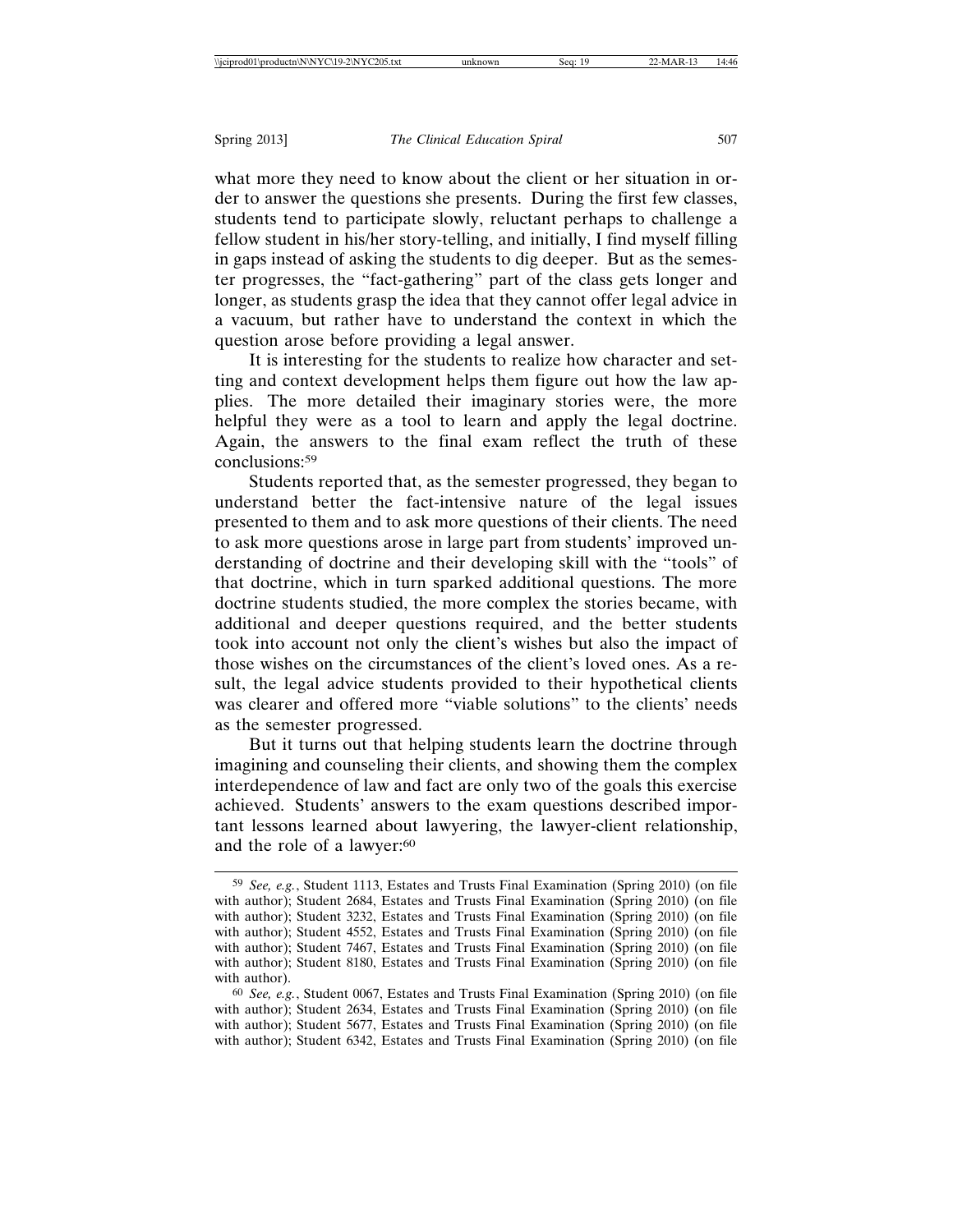Students began to look at the client's goals "in the aggregate," working to ensure that elements of an estate plan worked to effect the client's overall intent. They also gained a deeper understanding of the impact of human behavior and relationships, realizing that knowing a client better allows a lawyer to anticipate that client's concerns, to provide more tailored advice, and to understand the real reason why a client wants to take a particular course of action. In addition, students analyzed problems in novel ways, leading to the consideration of different remedies and underscoring the importance of using a "mixture of tools" in crafting the best solution to a client's problem.

# *2. Interview*

Another role-play I do early on, and then refer back to throughout the semester, is a mock interview. I am clear about the goals of the exercise: to get them thinking about the lawyer-client relationship and how it begins; and to introduce the idea of law being important only in the context of the client's facts and goals.

In the role play, each student comes to class prepared to be interviewed as his or her invented client. I then divide the class: 1/3 of the students interview another 1/3, observed by the last 1/3, who report back to the rest of the class about the interview. During debriefing, the students appear hungry for role-specific advice about: client interviewing, dealing with legally incompetent clients, resolving moral/ethical dilemmas, how not to judge your client's goals, and how not to/ whether to give your opinion to your client. In that moment, the Estates and Trusts class feels like a mega clinic class on interviewing.

At first I was disconcerted by the students' questions and tempted to deflect those questions. This was not what we were supposed to be talking about in this class. I resisted, however, because the students' questions were exactly what we should have been talking about in this class. If the outcomes of the course were to have the students begin to think about their professional identity as client representatives and to begin being able to "put the law to work" in the context of the lawyer-client relationship, then the interview framework – gathering facts in order to apply the law to them – enhanced our future discussion of the law by providing some concrete facts to work with.

As a class, we developed a fact-law spiral that began with the student/lawyer's openness to imagining her client's story, which leads to good client interviewing about facts, which results in a better un-

with author); Student 6663, Estates and Trusts Final Examination (Spring 2010) (on file with author).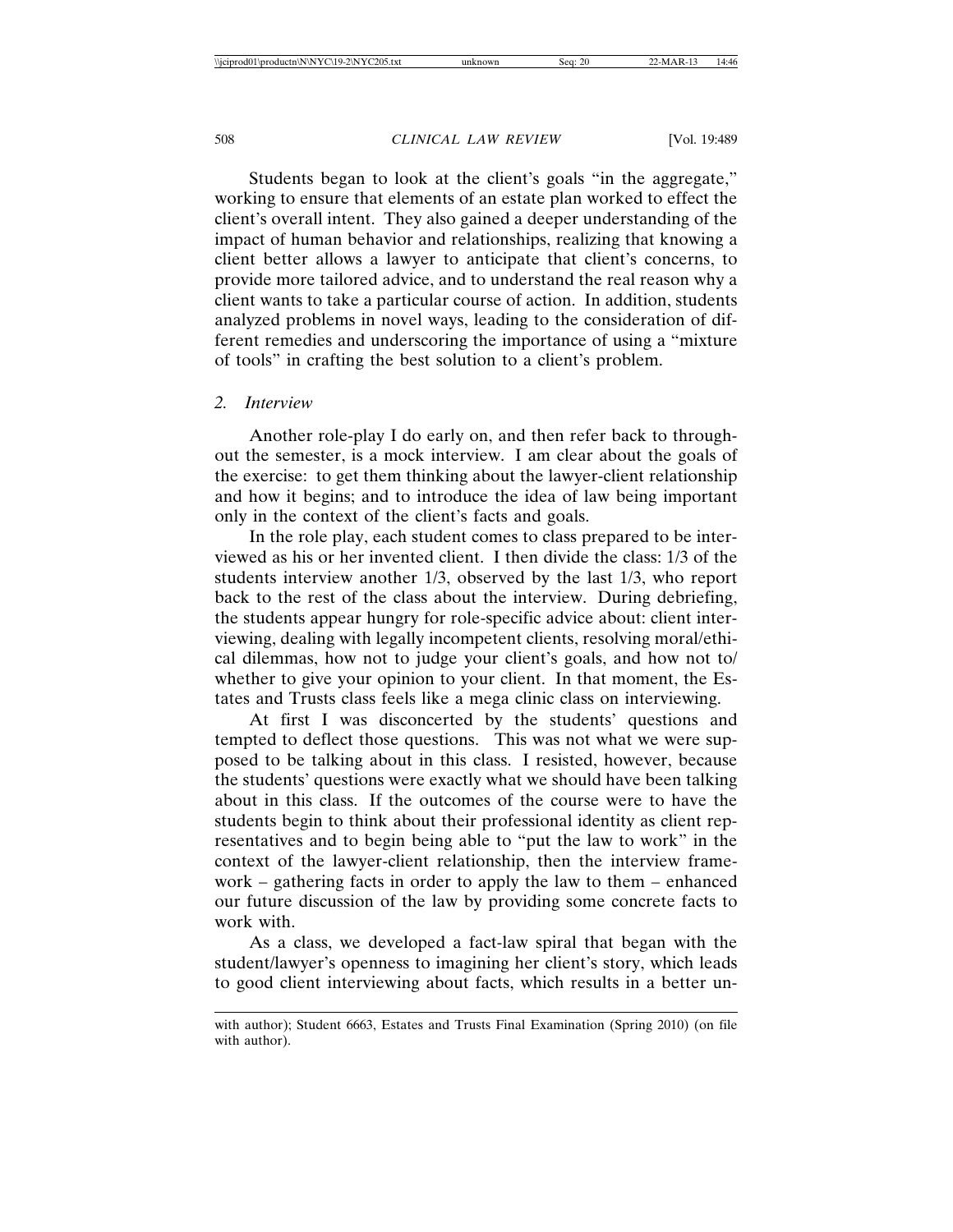derstanding of the client's goals, which brings about more effective counseling and persuasive advocacy, with the end result: better lawyering.

As one student reflected:

The idea of orient[ing] the client interview to the facts, goals, and life circumstances of my client was a[ ] useful planning guide for me. I returned to this idea throughout the semester when considering the effect of doctrine and estate tools to my client's intentions.61

Thus, the interview framework – gathering facts in order to apply the law to those facts – enhances our future discussion of the law. We have something concrete to work with. The goal of this exercise is to get the students to think(ing) critically as practitioners and professionals; my means of achieving that outcome is to have them engage in the lawyer-client relationship as professionals. So they are assuming the role of lawyer in order to learn the doctrine that they will then need to use as they assume the role of lawyer. This is the heart of clinical pedagogy.

## *3. Clinical Methods Achieving Multiple Goals*

Throughout the semester, we refer to these two role plays. All of the students' questions about particular doctrine could be analyzed and resolved by reference back to the client interview or the need to gather more facts from the client. The more doctrine the students learn, the more complex their fact-gathering becomes. The more complex their fact-gathering, the more likely they are to elicit a fleshed out client story. The more nuanced and rich their client story, the better able they are to provide meaningful legal advice to their client.

Thus, these clinical methods of role-play/role assumption and reflection help achieve the "non-clinical" goal of teaching students Estates and Trusts doctrine, and the clinical goals of critical thinking about facts, understanding the lawyering process, and beginning to embody professional role.

# III. THE PYRAMID OF LEGAL EDUCATION

As we have seen, the goals I have and methods I use in my doctrinal course look and feel very clinical. Indeed, they overlap considerably with the goals I have and methods I use in my Legal Planning Clinic.62 So what can we conclude about clinical pedagogy? How

<sup>61</sup> Student 1131, Estates and Trusts Final Examination (Spring 2010) (on file with author).

 $62$  For my clinic class, I tell students that the overarching outcome is for them to begin to develop a sense of themselves as independent professionals with responsibilities for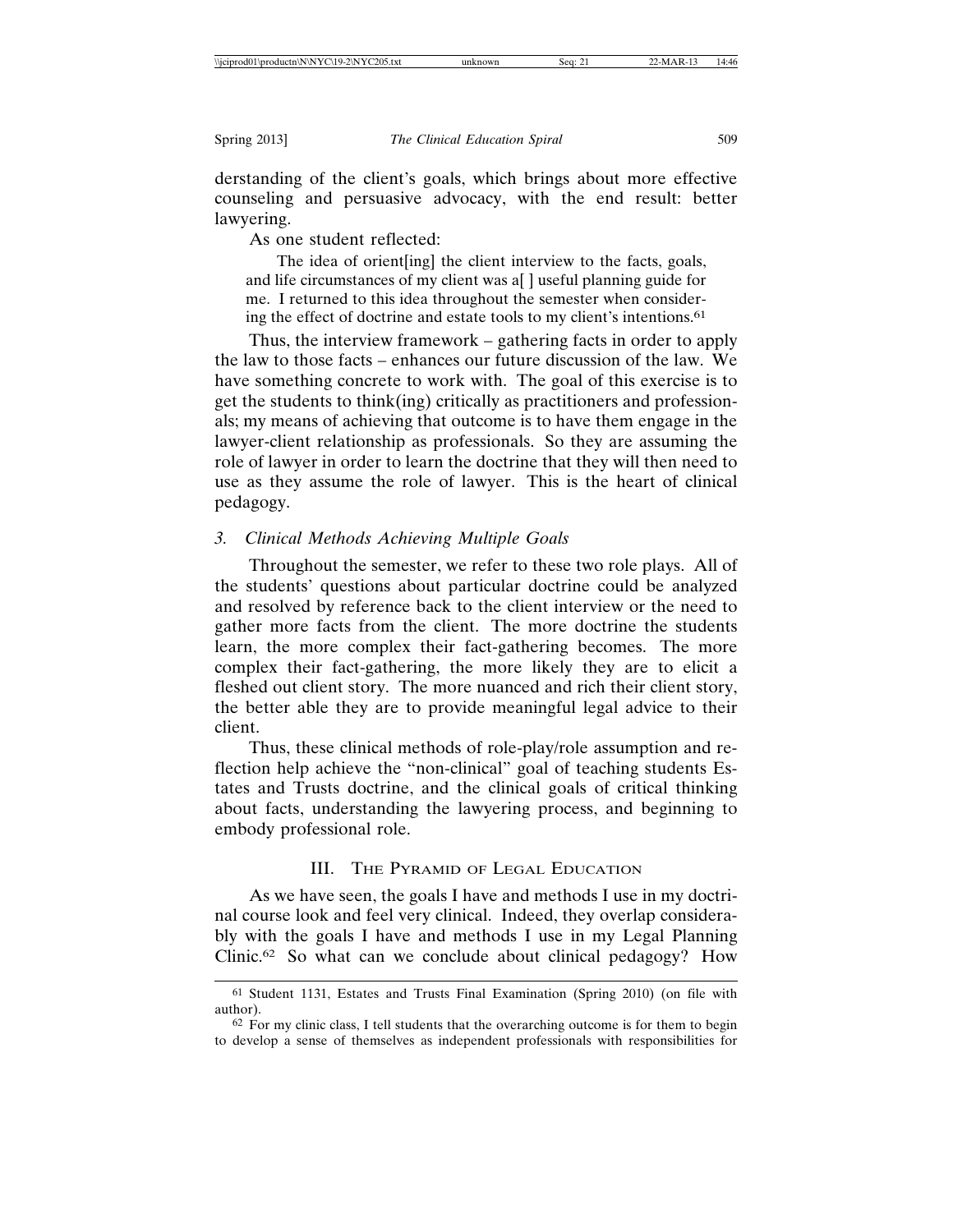much of what I described in the first section are goals and methods that can be accomplished effectively outside of the traditional inhouse clinic? As a corollary: are there goals and methods that can be accomplished effectively only in the traditional in-house clinic? And, what do the answers to these questions mean for the future of the inhouse clinic, and, more broadly, the law school curriculum? Part A of this section takes on the first questions; Part B attempts to project into the future.

# *A. Beyond Skills Training, Revisited*

The most obvious difference between the clinic I teach and the doctrinal course I have described is fairly simple. While both courses involve the law of estates and trusts; and both involve consideration of factual context and the relationships between lawyers and clients, in my Estates and Trusts course, the clients are those imagined by my students, or me, or presented in the reading material. In the clinic, the clients are live, real clients. They have come to the clinic with real problems that need fixing, ideally by my students.

This is a difference not lost on students. Indeed, most students who take my clinic have taken some Estates and Trusts course and are able to reflect on the difference between the two courses. Universally, they identify the presence of live clients as the most significant difference. Here are some of the reflections my clinic students made during their mid-semester evaluation meetings:

"I reached out to people with real feelings and needs."

"It was a different experience, not theoretical, but real."

"Not as predictable, controllable, can't take everything into account."

"Real problems better than hypos; matters to me more to have an answer – more personal, seeing their faces."

"Client work is rewarding because it matters – helping people who depend on us."

These reflections indicate that live clients with real problems are important and noteworthy structural differences, but do they matter pedagogically? What do my clinic students gain from being "live" as lawyers, counseling "live" clients, that my Estates and Trusts students do not by acting as lawyers, counseling their imagined clients? What is it about this particular clinical method – real representation of live

their work product, environment and reputation. Sub-outcomes are for them to understand the importance of facts and context, and the relationship between facts and law. Additionally, for them to understand the contours of the lawyer-client relationship, and the different role(s) they might play within that relationship; and for them to know how to recognize and construct narratives within and outside that relationship that serve to further their clients' goals.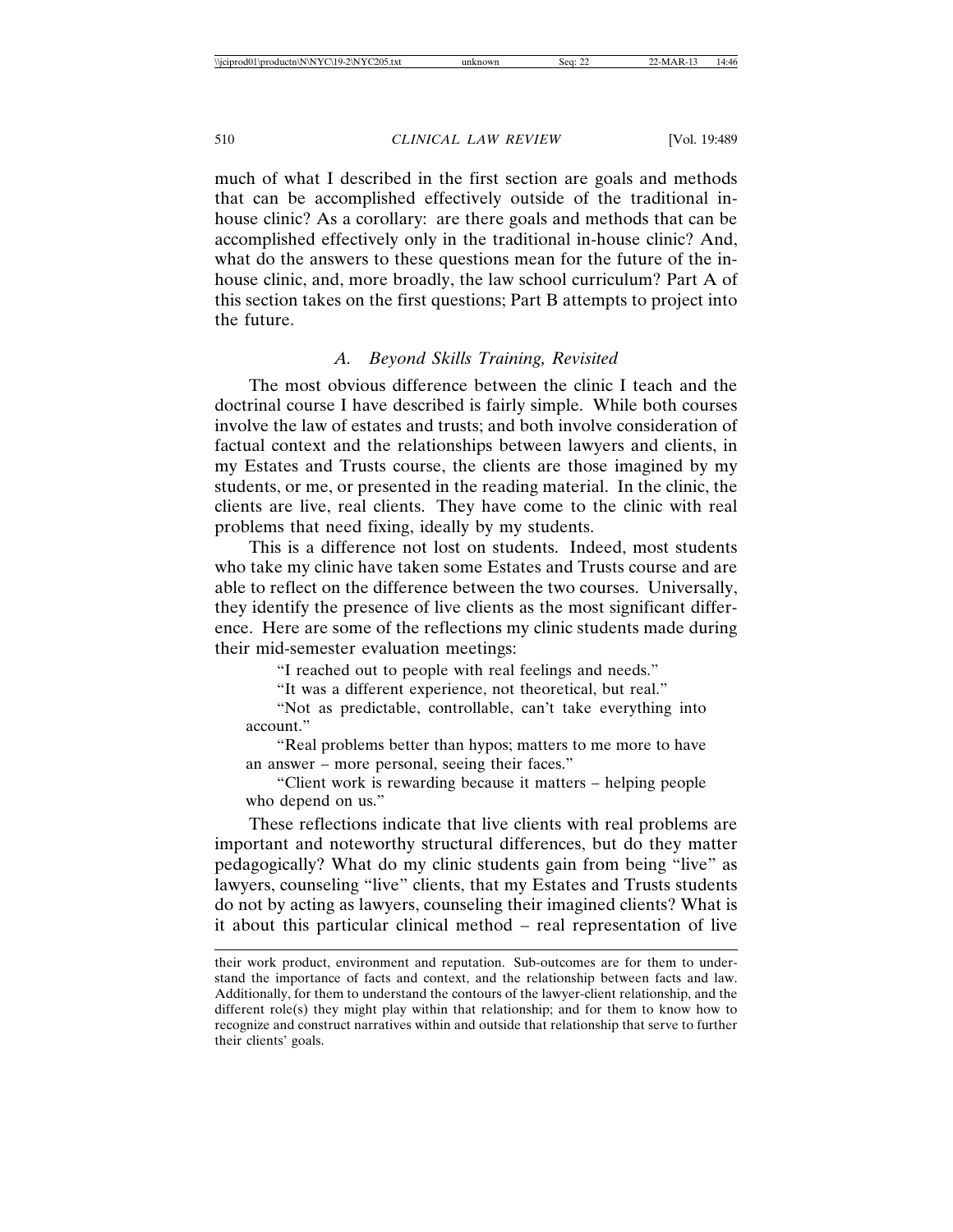clients with real legal issues – that is so important and compelling for students?

Jerome Frank noted, and Wally Mlyniec reminds us more recently that "new lawyers can[not] be taught in isolation from the clients they serve."63 Mlyniec goes on to warn that "[i]f lawyers, and thus clinical teachers, are not aware of how human traits and institutional character influence the pursuit of the client's claims and interests, their expertise in the mechanics of legal skills may be insufficient to maximize their client's interests."64

Scholars and teachers and our own human instinct tell us that responsibility for another human being, coupled with appropriate supervision and the opportunity for reflection lead to a deeper and richer educational experience. Students make choices more intentionally and thoughtfully because something other than their personal academic success is at stake. They are motivated to learn more thoroughly because whether they get the answer right matters beyond a particular test or grade.

One of the reasons that client-centered clinical representation works is that students are more motivated to learn by being given responsibility over a case, and that this responsibility in turn leads to greater identification with clients and others who are similarly situated.65 As Gary Bellow notes, "clinical education offers so much promise for teaching professional responsibility [because] students are implicated in the outcomes of choice."66

In addition to furthering a student's professional development by forcing him to embody the role of lawyer more authentically, representing the kinds of clients law school clinics serve – namely those who do not have access to other legal services, for the most part – can contribute to the student's development as a critically thinking socially responsible practitioner. "Serving as an advocate on behalf of a lowincome client under good supervision can deepen the student's understanding and compassion, and cause her to affirm the common humanity she shares with her client and with others in her client's position. "67

Thus, the heart of clinical pedagogy – that which can be learned and taught best, if not exclusively, in the clinic – is participation in the lawyer-client relationship. Specifically, clinic teaches the student that the relationship itself matters. A clinic student is challenged to be

<sup>63</sup> Mlyniec, *supra* note 50, at 537.

<sup>64</sup> *Id.* at 536.

<sup>65</sup> Wizner, *supra* note 12, at 329–30.

<sup>66</sup> Bellow, *supra* note 5, at 391.

<sup>67</sup> Wizner, *supra* note 12, at 328.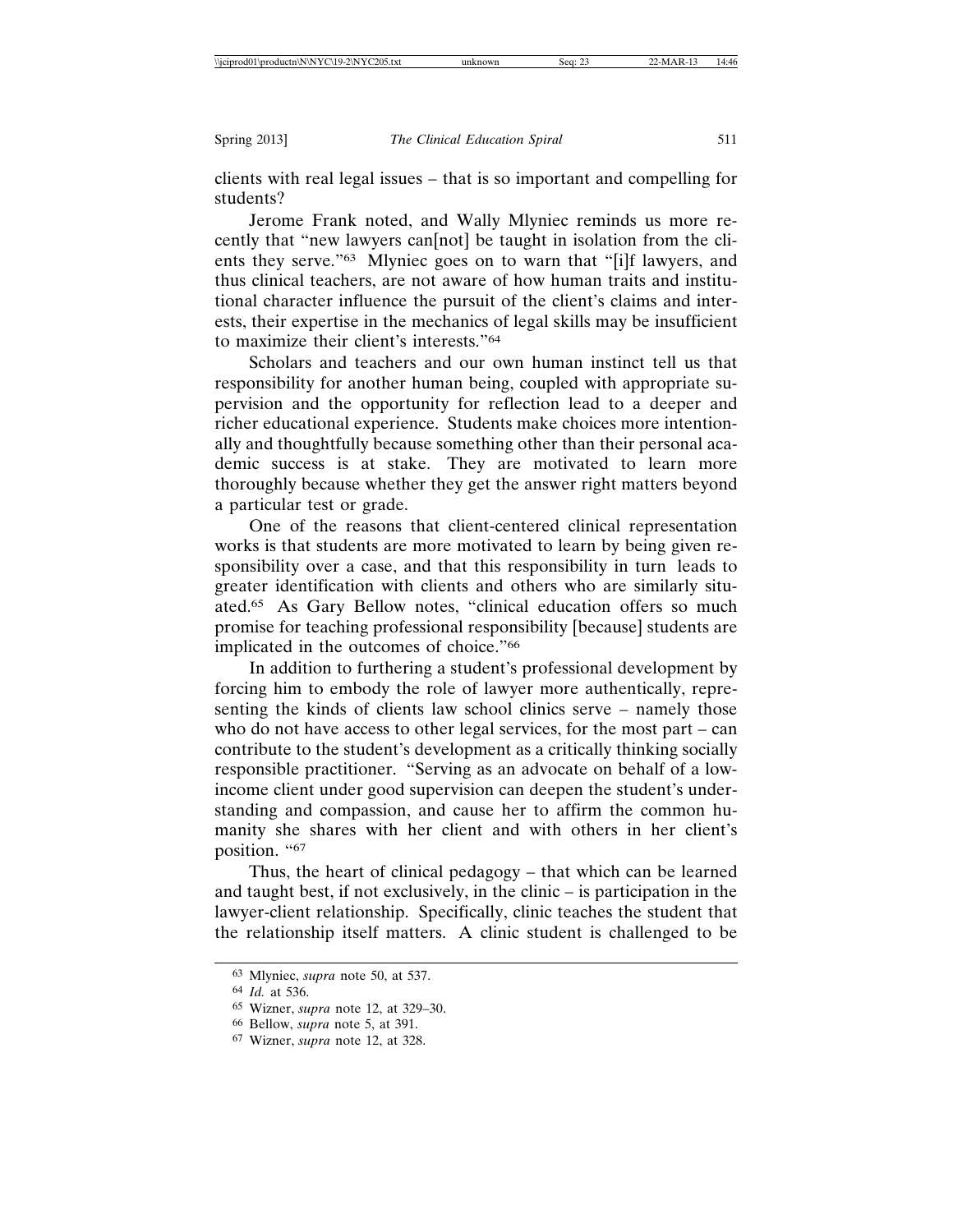aware of and attentive to context at all levels; to be aware of herself and her differences and similarities from and to her clients; to be aware of the client as "other" than herself; and the system in which they both operate as "other" than either of them. The student experiences the presence or absence of boundaries within the relationship, both those that are unspoken and natural, and those that are reflective and planned. And finally, the clinical teacher gets to model with the student the importance of an effective relationship. He gets to teach the student that relationship matters: that it is worthy of notice, capable of deconstruction, and transferable.

# *B. Reaching the Pinnacle*

I found during the planning and execution of the AALS Conference on Clinical Education and Curricular Reform and in the curricular reform discussions taking place since then, that my contributions tended toward integration of clinical goals and methods into traditional curriculum, while maintaining the essence of the in-house, live client clinic as the "gold standard" that all schools should strive toward.

There is no doubt that there is and always will be an important role for the traditional, live-client-based in-house clinic. The question is what role is that, and how should the rest of the curriculum adjust to absorb and deploy clinical methods and goals?68

I suggest that the traditional clinic is the pinnacle of the legal education pyramid, and that, as such, the rest of the law school curriculum must build toward it. For example, law schools c/should embed the ideas of social justice and responsibility throughout the curriculum, as part of the essence of preparation for practice of law. The Model Rules of Professional Conduct preamble describes the attorney, after all, as a "public citizen having special responsibility for the quality of justice."69 The law school program should offer multiple opportunities, throughout the curriculum, for students to consider the quality

<sup>68</sup> It is beyond the scope of this piece to explore the possibility of examining and refining our idea of the "pure" in-house clinic itself. But I suggest that such a modification of the "gold standard" is already happening, so we might as well accept the expansion of the "pure" clinic beyond the litigation model and embrace, for example, mediation and legislation and planning clinics as an integral part of clinical pedagogy. *See generally* Kosuri, *Generational Crossroads*, *supra* note 30 (describing his experiences as a clinician, arguing for an explicit ideological neutrality in clinical education rather than a presumption of an underlying social justice agenda, and stressing the importance of law clinics in providing skills education to law students); Praveen Kosuri, *"Impact" in 3D: Maximizing Impact Through Transactional Clinics*, 18 CLINICAL L. REV. 1 (2011) (urging transactional clinicians to assess the service, skills development, and pedagogical dimensions of their clinics to determine those dimensions' effect on a clinic's impact strategy).

<sup>69</sup> MODEL RULES OF PROF'L CONDUCT pmbl. 1 (2011).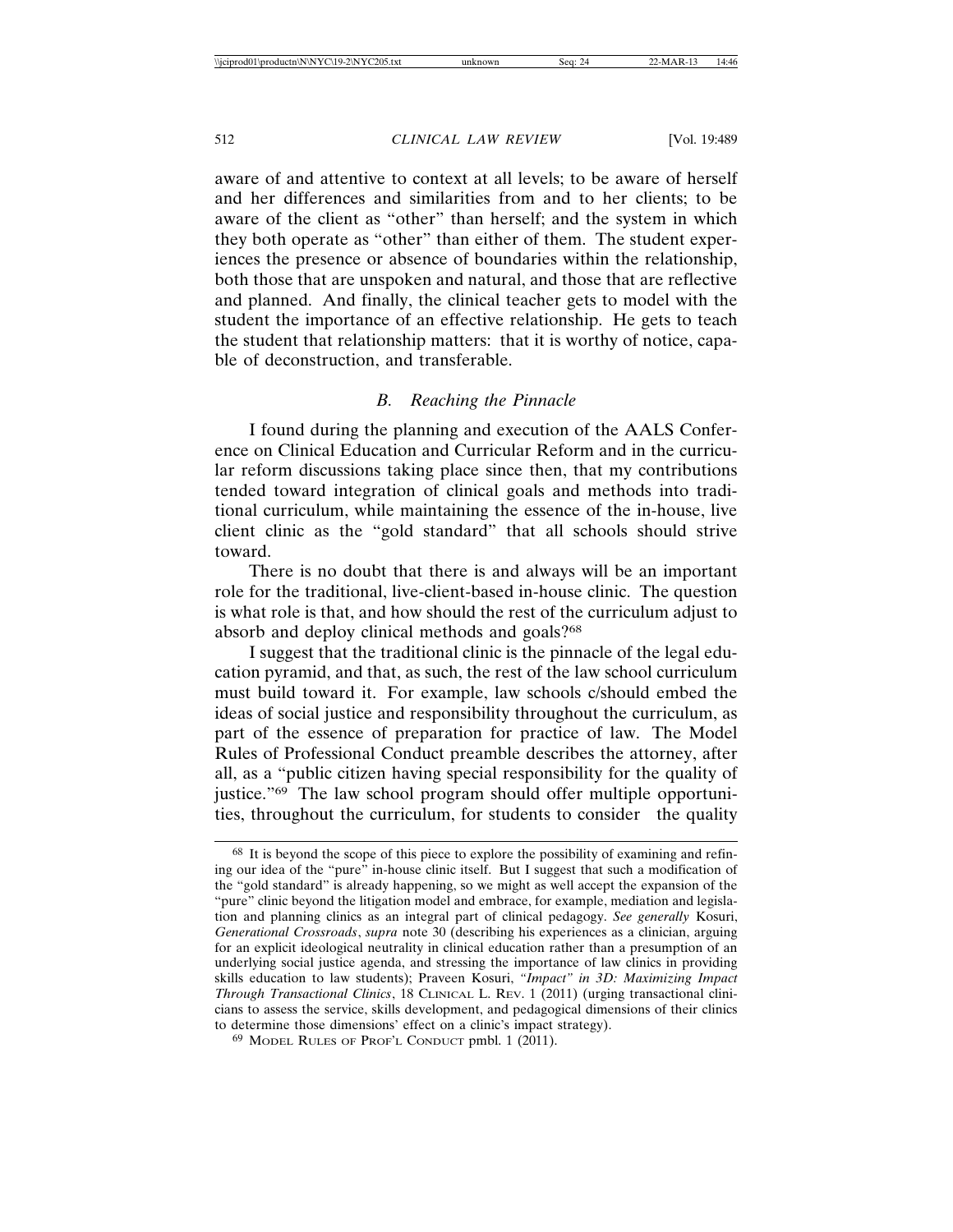of justice. The clinical experience would then serve as the capstone experience for a student to act in role as a "public citizen having special responsibility for the quality of justice."

In a workshop with faculty colleagues on the next phase of outcomes-based pedagogy,70 Mary Lynch described two main goals of this kind of teaching and curricular planning: teaching students to exercise professional judgment in action, in the face of all kinds of indeterminacy; and maximizing authentic student learning by recognizing its flexibility, and creating opportunities for transfer.71 These are fundamentally clinical goals. Mary Lynch recognizes that they can and must be applied across the board, from the beginning of a student's law school experience until the end.

By starting with clinical goals and methods in the very first classes a student takes, law school professors can create a foundation of learning for transfer in a safe, highly regulated and supervised environment, with little risk of true failure.

At William Mitchell College of Law, for example, the faculty have adopted a new first year curriculum that integrates teaching "skills" with the teaching "doctrine" in every first year course.72 At Mitchell and elsewhere, individual faculty members have students second chair or assist them in representing clients in first year core classes.73

71 Professor Lynch is a clinical professor of law at Albany Law School, director of the Center for Excellence in Law Teaching, and editor of Best Practices in Legal Education Blog, http://bestpracticeslegaled.albanylawblogs.org. *See* Mary A. Lynch, *An Evaluation of Ten Concerns About Using Outcomes in Legal Education*, 38 WM. MITCHELL L. REV. 976 (2012) (addressing the benefits and risks of moving towards an outcomes-based approach).

72 Duhl, *supra* note 70, at 918–21; Memorandum from the Curriculum Committee to the Faculty of the William Mitchell Coll. of Law 2–6 (Feb. 1, 2012) (on file with author) (giving feedback from the first installation of the program and recommending full implementation of the program for the 2013–14 academic year).

<sup>70</sup> *See generally* Gregory M. Duhl, *Equipping Our Lawyers: Mitchell's Outcomes-Based Approach to Legal Education*, 38 WM. MITCHELL. L. REV. 906, 917–32 (2012) (discussing the implementation of outcomes-based learning at William Mitchell College of Law); Steven I. Friedland, *Outcomes and the Ownership Conception of Law School Courses*, 38 WM. MITCHELL L. REV. 947 (2012) (analyzing the effect of outcomes-based education on the ownership of law school courses); Deborah Maranville et al., *Lessons for Legal Education from the Engineering Profession's Experience with Outcomes-Based Accreditation*, 38 WM. MITCHELL L. REV. 1017, 1031–40 (2012) (describing three lessons law school education can learn from outcomes-based programs in engineering); Suellyn Scarnecchia, *Serving the Most Important Constituency: Our Graduates' Clients*, 36 U. TOL. L. REV. 167 (2004) (arguing for the implementation of outcomes-based education in law school and discussing the practical consequences of its implementation).

<sup>73</sup> *See, e.g.*, Susan L. Brooks, *Meeting the Professional Identity Challenge in Legal Education Through a Relationship-Centered Experiential Curriculum*, 41 U. BALT. L. REV. 395, 412 (2012) (on file with author) (noting New York University's first-year, simulated lawyering course and encouraging law school administrators to involve clinical faculty in designing simulation-based courses for first-year students).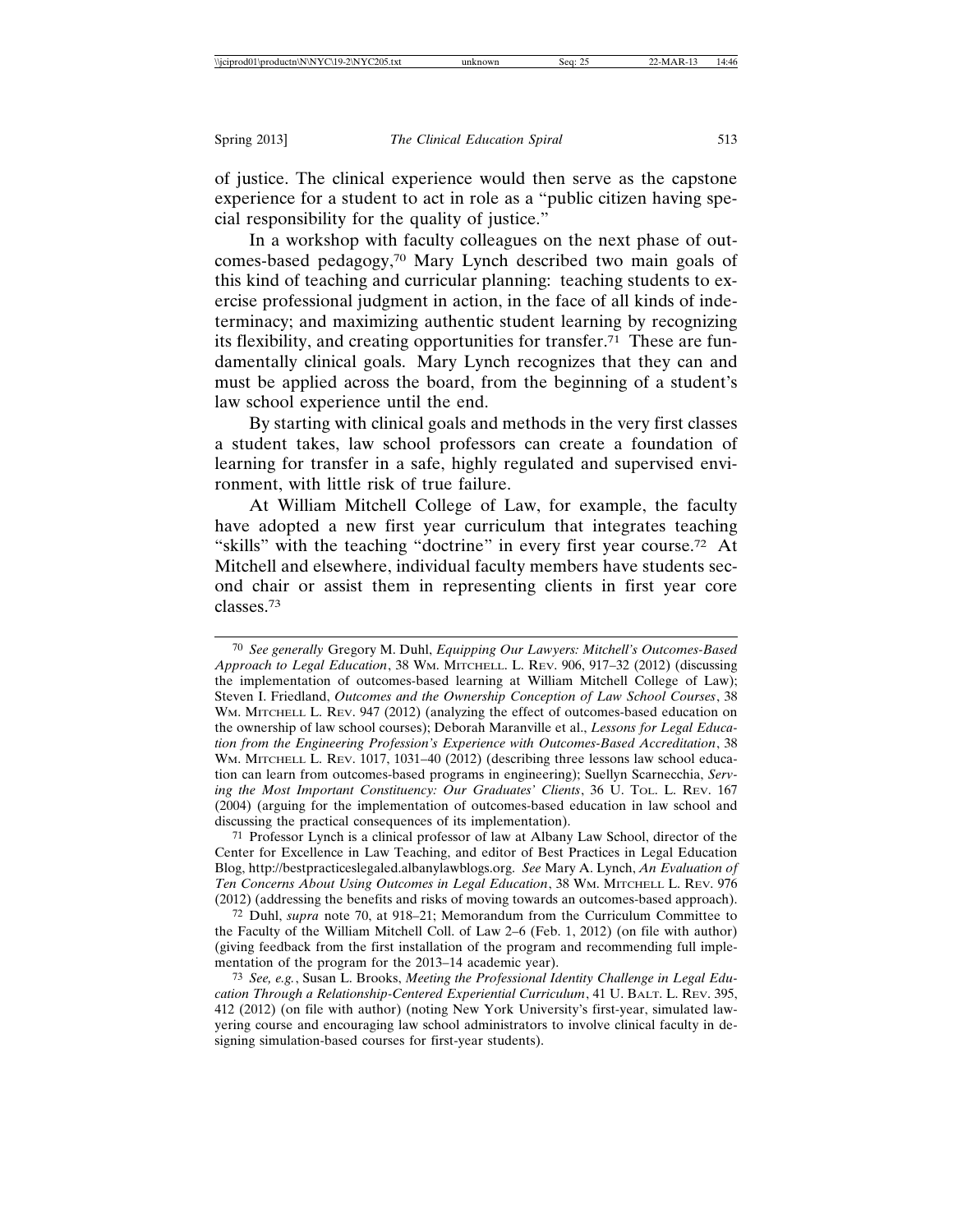Students then move to second year courses having built the foundation of the pyramid, understanding that skills/values and doctrine are not severable, but rather intertwined. The building continues as students take simulation-based and practicum courses;<sup>74</sup> and also traditional doctrinal courses such as my Estates and Trusts class that have incorporated such goals and methods as development of professional identity, role assumption and critical reflection.<sup>75</sup>

This pedagogical spiral of observation \_ simulation \_ representation includes clinical methods and goals of some kind at every turn. As the student moves through the curriculum, steadily up the pedagogical spiral, she continues folding in her experiences with role assumption and critical thinking and deconstructing the lawyering process. As she does so, her confidence grows, along with her ability to take risks and exercise professional judgment. By the time she gets to the clinic, she is ready to fully assume the role of a [student] lawyer, and embark on live-client representation. The student can focus on what is best taught and learned only in the clinic: actual experience participating in the lawyer-client relationship.

With this model, the foundation and many layers of the pyramid have been built by the time the student gets to the clinic. That means the clinical teacher does not have to build the pyramid in his one semester or year-long clinic. He gets to work with students at a much higher point on Bloom's taxonomy of learning<sup>76</sup> and is thus free to

76 Bloom's Taxonomy was initially developed in the 1940s and 1950s by a group of college and university examiners looking for a way to classify intended student learning outcomes in order to facilitate the exchange of test questions. LORIN W. ANDERSON  $\&$ DAVID R. KRATHWOHL, A TAXONOMY FOR LEARNING, TEACHING, AND ASSESSING: A REVISION OF BLOOM'S *Taxonomy of Educational Objectives* xxvii (abr. ed. 2001). The original taxonomy has been expanded and revised since then. *Id.* The 2001 revision con-

<sup>74</sup> *See, e.g.*, *General Practice: Skills Practicum*, COURSE DESCRIPTIONS, http://web.wmit chell.edu/students/course-description/?course=8905 (last visited July 21, 2012) (describing the course wherein students, as members of two-student law firms, engage in simulated cases and problems involving a wide range of substantive and procedural law); *Transactions and Settlements*, COURSE DESCRIPTIONS, http://web.wmitchell.edu/students/coursedescription/?course=9014 (last visited July 21, 2012) (describing the course wherein students engage in simulations and related written work related to representing clients in negotiating and drafting contracts and settlement agreements).

<sup>75</sup> Memorandum from Jane Aiken, Assoc. Dean of Clinical Educ. & Pub. Serv., Georgetown Univ. Law Ctr. (2012) (on file with author) (recounting briefly the creation of the school's experiential learning curriculum, outlining the two main models that practicum courses employ, and describing practicum courses offered in the 2012–2013 and 2011–2012 academic years); Georgetown Law Center, Chart of Practicum Courses, 2012–2013 Academic Year (2012) (on file with author) (organizing practicum courses offered by area of law); Georgetown Law Center, Proposal for a Practicum Course, 2012–2013 Academic Year (2012) (on file with author) (requesting that the faculty member provide a detailed description of the proposed class, state the teaching goals for the class, describe how the faculty member will integrate the field work component of the course with the seminar component, and note what opportunities the course will provide for student reflection).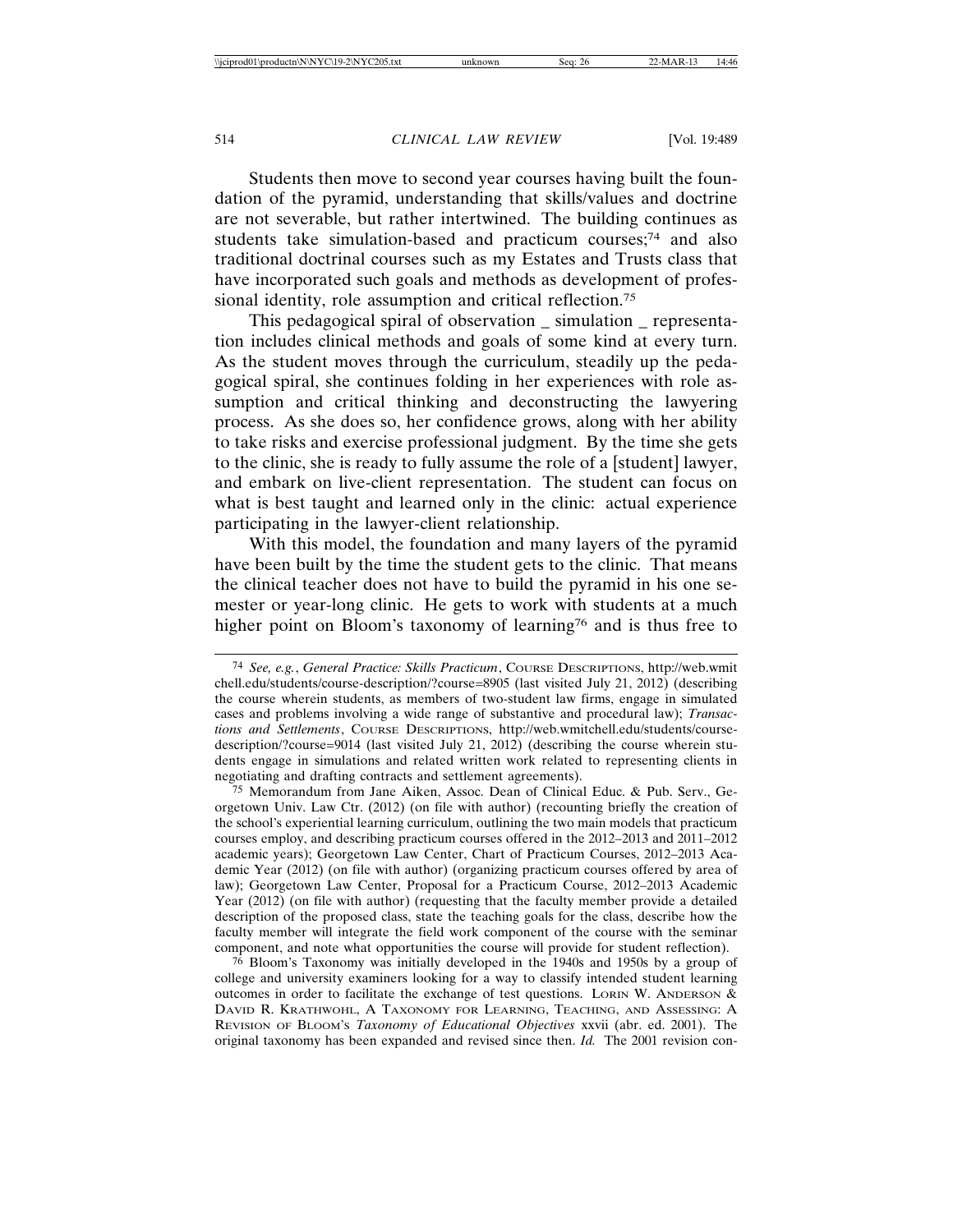focus on those goals and methods best, if not exclusively, used in the clinic – the intricacies of the lawyer-client relationship deconstructed and experienced and reflected upon in real time, in real life. That is true maximization of student learning and clinical pedagogy.

sists of two dimensions, the knowledge dimension and the cognitive process dimension, which can be imagined as a table with the knowledge dimension running vertically down the page and the cognitive process dimension running horizontally along the top. *Id.* at 27–28, 63. The knowledge dimension consists of four types of knowledge: factual, conceptual, procedural, and metacognitive. *Id.* at 27. Each of these knowledge dimensions can be discussed in relation to the cognitive process dimension, which consists of six categories: remember, understand, apply, analyze, evaluate, and create. *Id.* at 28, 67–68.